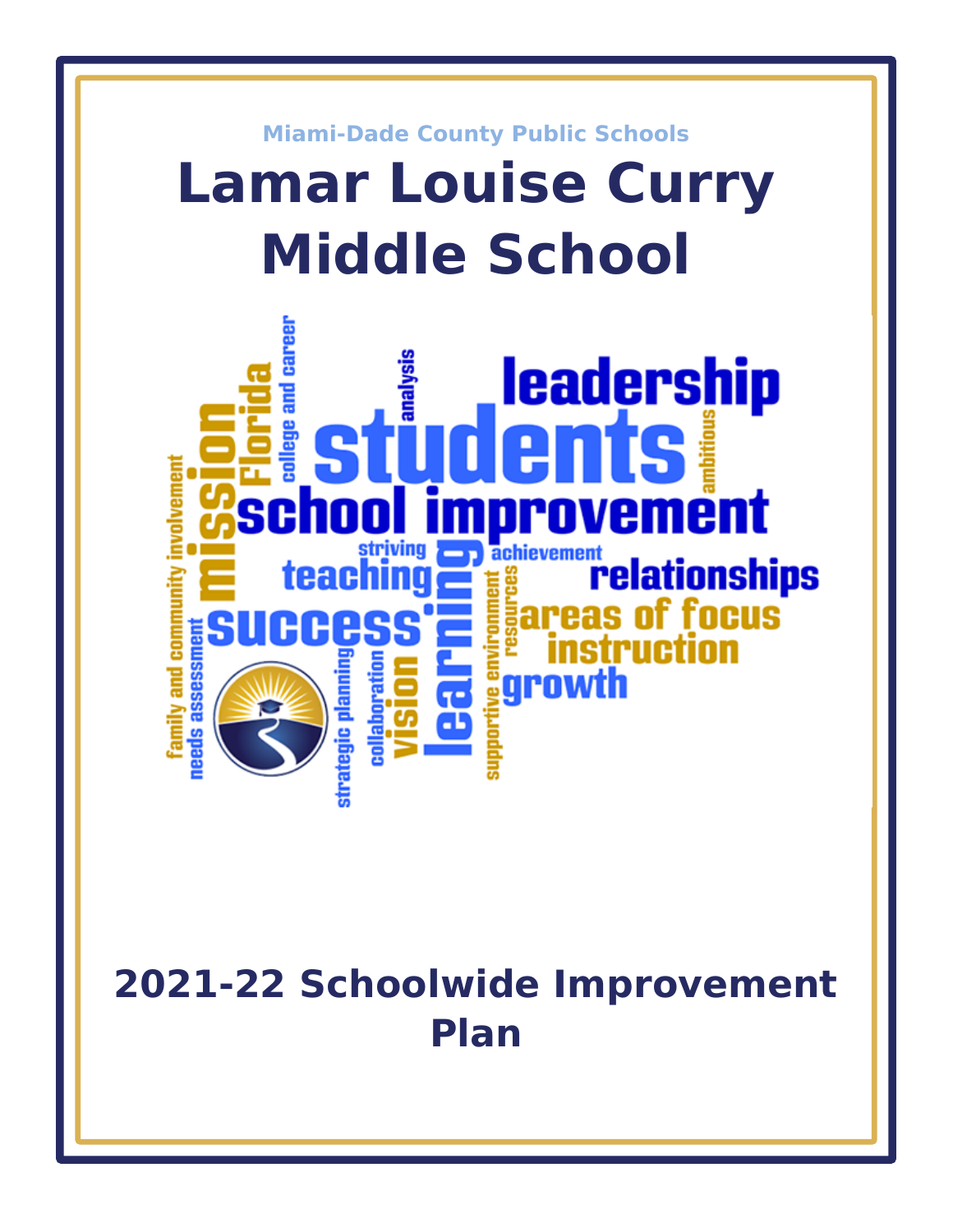## **Table of Contents**

| <b>School Demographics</b>                | 3  |
|-------------------------------------------|----|
| <b>Purpose and Outline of the SIP</b>     | 4  |
| <b>School Information</b>                 | 5  |
| <b>Needs Assessment</b>                   | 10 |
| <b>Planning for Improvement</b>           | 19 |
| <b>Positive Culture &amp; Environment</b> | 28 |
| <b>Budget to Support Goals</b>            | 29 |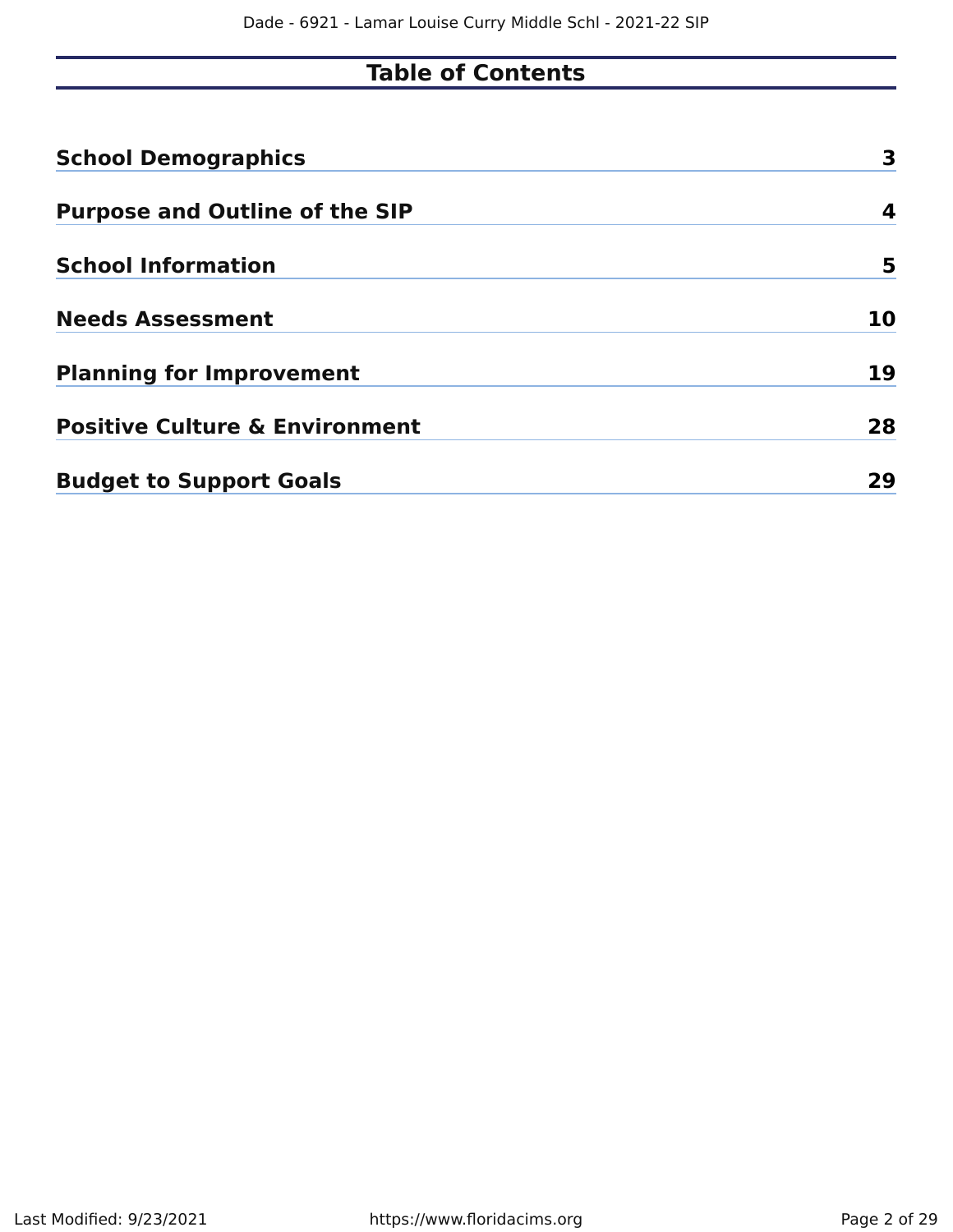Dade - 6921 - Lamar Louise Curry Middle Schl - 2021-22 SIP

# **Lamar Louise Curry Middle School**

15750 SW 47TH ST, Miami, FL 33185

http://curry.dadeschools.net/

<span id="page-2-0"></span>**Demographics**

**Principal: Jean Baril** Start Date for this Principal: 5/23/2013

| <b>2019-20 Status</b><br>(per MSID File)                                                                                                   | Active                                                                                                                                                                                                                               |
|--------------------------------------------------------------------------------------------------------------------------------------------|--------------------------------------------------------------------------------------------------------------------------------------------------------------------------------------------------------------------------------------|
| <b>School Type and Grades Served</b><br>(per MSID File)                                                                                    | Middle School<br>$6 - 8$                                                                                                                                                                                                             |
| <b>Primary Service Type</b><br>(per MSID File)                                                                                             | K-12 General Education                                                                                                                                                                                                               |
| 2018-19 Title I School                                                                                                                     | No                                                                                                                                                                                                                                   |
| 2018-19 Economically<br><b>Disadvantaged (FRL) Rate</b><br>(as reported on Survey 3)                                                       | [Data Not Available]                                                                                                                                                                                                                 |
| <b>2018-19 ESSA Subgroups Represented</b><br>(subgroups with 10 or more students)<br>(subgroups in orange are below the federal threshold) | <b>Asian Students</b><br><b>Black/African American Students</b><br><b>Economically Disadvantaged Students</b><br>English Language Learners<br><b>Hispanic Students</b><br><b>Students With Disabilities</b><br><b>White Students</b> |
| <b>School Grades History</b>                                                                                                               | 2018-19: A (69%)<br>2017-18: A (63%)<br>2016-17: B $(60\%)$<br>2015-16: A $(62\%)$                                                                                                                                                   |
| 2019-20 School Improvement (SI) Information*                                                                                               |                                                                                                                                                                                                                                      |
| <b>SI Region</b>                                                                                                                           | Southeast                                                                                                                                                                                                                            |
| <b>Regional Executive Director</b>                                                                                                         | LaShawn Russ-Porterfield                                                                                                                                                                                                             |
| <b>Turnaround Option/Cycle</b>                                                                                                             | N/A                                                                                                                                                                                                                                  |
| <b>Year</b>                                                                                                                                |                                                                                                                                                                                                                                      |
| <b>Support Tier</b>                                                                                                                        |                                                                                                                                                                                                                                      |
| <b>ESSA Status</b>                                                                                                                         | N/A                                                                                                                                                                                                                                  |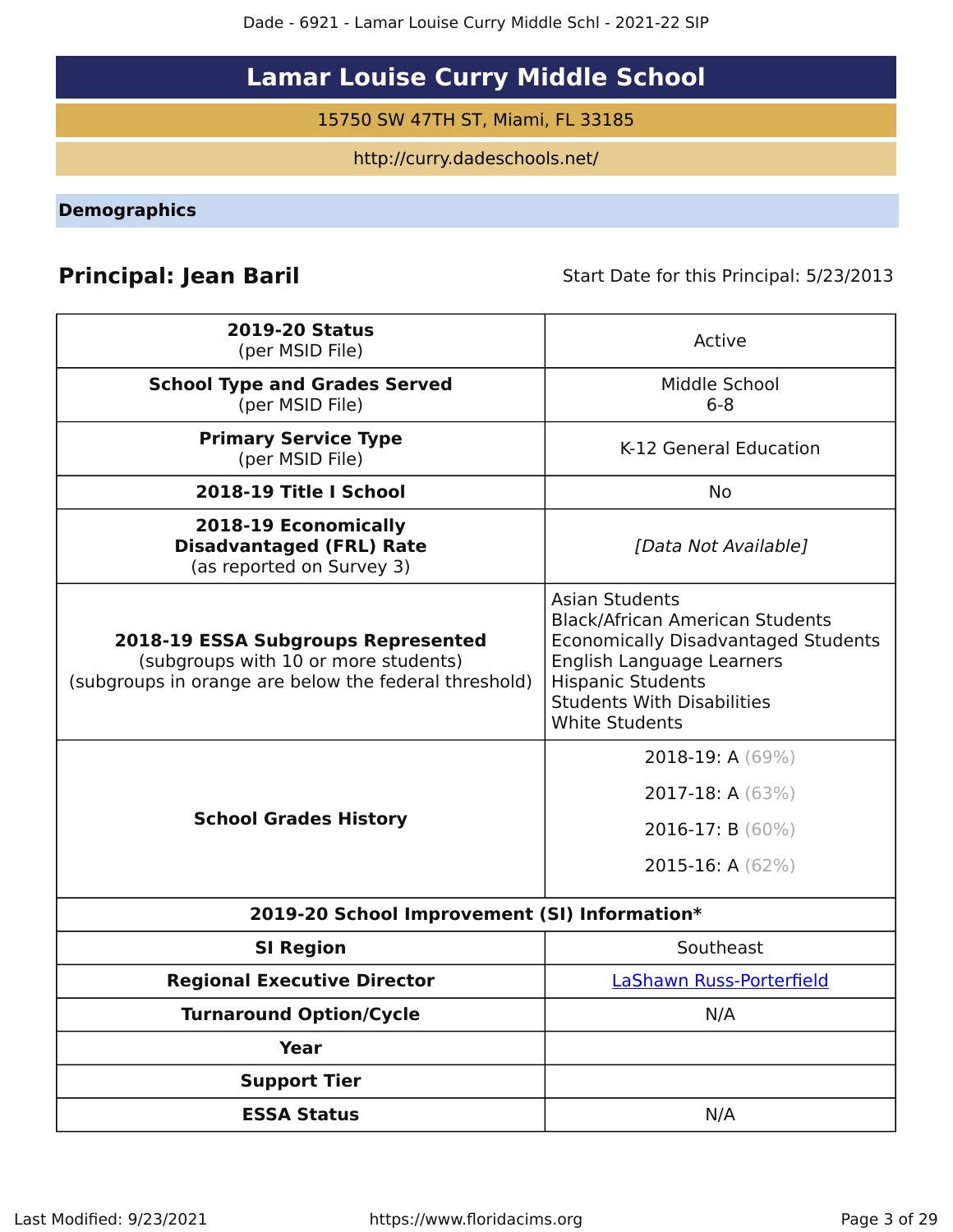\* As defined under Rule 6A-1.099811, Florida Administrative Code. For more information, [click](/downloads?category=da-forms) [here](/downloads?category=da-forms).

#### **School Board Approval**

This plan is pending approval by the Dade County School Board.

#### **SIP Authority**

Section 1001.42(18), Florida Statutes, requires district school boards to annually approve and require implementation of a Schoolwide Improvement Plan (SIP) for each school in the district that has a school grade of D or F. This plan is also a requirement for Targeted Support and Improvement (TS&I) and Comprehensive Support and Improvement (CS&I) schools pursuant to 1008.33 F.S. and the Every Student Succeeds Act (ESSA).

To be designated as TS&I, a school must have one or more ESSA subgroup(s) with a Federal Index below 41%. This plan shall be approved by the district. There are three ways a school can be designated as CS&I:

- 1. have a school grade of D or F
- 2. have a graduation rate of 67% or lower
- 3. have an overall Federal Index below 41%.

For these schools, the SIP shall be approved by the district as well as the Bureau of School Improvement.

The Florida Department of Education (FDOE) SIP template meets all statutory and rule requirements for traditional public schools and incorporates all components required for schools receiving Title I funds. This template is required by State Board of Education Rule 6A-1.099811, Florida Administrative Code, for all non-charter schools with a current grade of D or F, or a graduation rate 67% or less. Districts may opt to require a SIP using a template of its choosing for schools that do not fit the aforementioned conditions. This document was prepared by school and district leadership using the FDOE's school improvement planning web application located at [www.floridacims.org.](https://www.floridacims.org)

#### <span id="page-3-0"></span>**Purpose and Outline of the SIP**

The SIP is intended to be the primary artifact used by every school with stakeholders to review data, set goals, create an action plan and monitor progress. The Florida Department of Education encourages schools to use the SIP as a "living document" by continually updating, refining and using the plan to guide their work throughout the year. This printed version represents the SIP as of the "Date Modified" listed in the footer.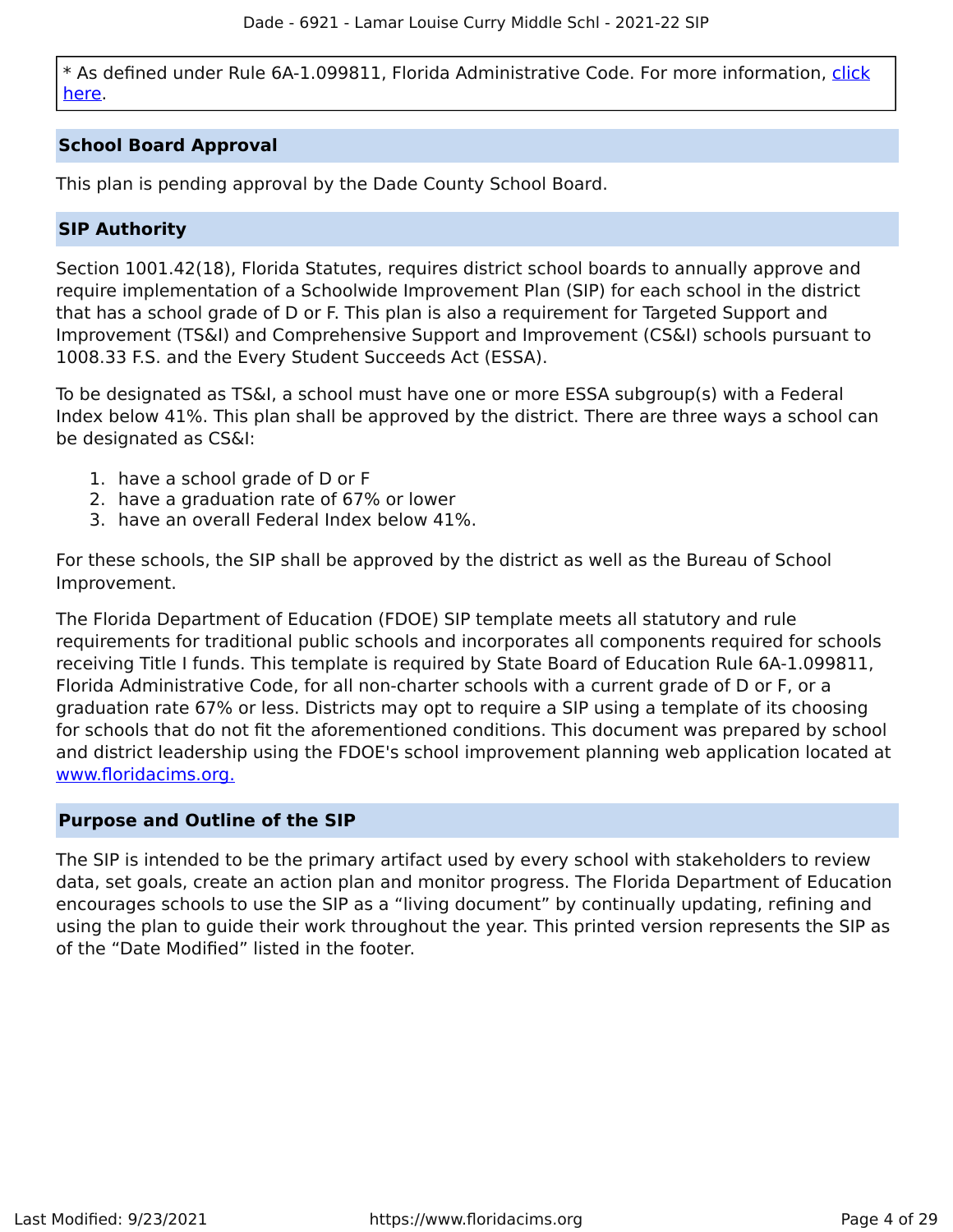### **Part I: School Information**

#### <span id="page-4-0"></span>**School Mission and Vision**

#### **Provide the school's mission statement.**

Our mission at Lamar Louise Curry Middle School is to ensure that our students will continue to move forward towards bridging any academic gaps while instilling success through character development in a safe and healthy environment. We foresee our students as imminent adults, who will not only set encouraging examples for others, but also offer technologically multifaceted and academically well-formed experiences in fashioning their own futures.

#### **Provide the school's vision statement.**

In pursuit of excellence, Lamar Louise Curry Middle School's vision is to empower students with a mature and comprehensive education that will benefit themselves and society. Our school will promote a culture of achievement by providing purposeful and enriching instruction ensuring that students will bridge any academic gaps. Our students will benefit from an environment that encourages leadership and self-concept. It is also our goal to involve all stakeholders in accepting responsibility for achievement in order to better form partnerships with local businesses, post-secondary academic institutions, and the community. It is our vision that the students of this educational institution exceed expectations allowing a global society to reap the rewards of our dedication to character, leadership, service, scholarship, and citizenship.

#### **School Leadership Team**

#### **Membership**

Identify the name, email address, position title, and job duties/responsibilities for each member of the school leadership team.**:**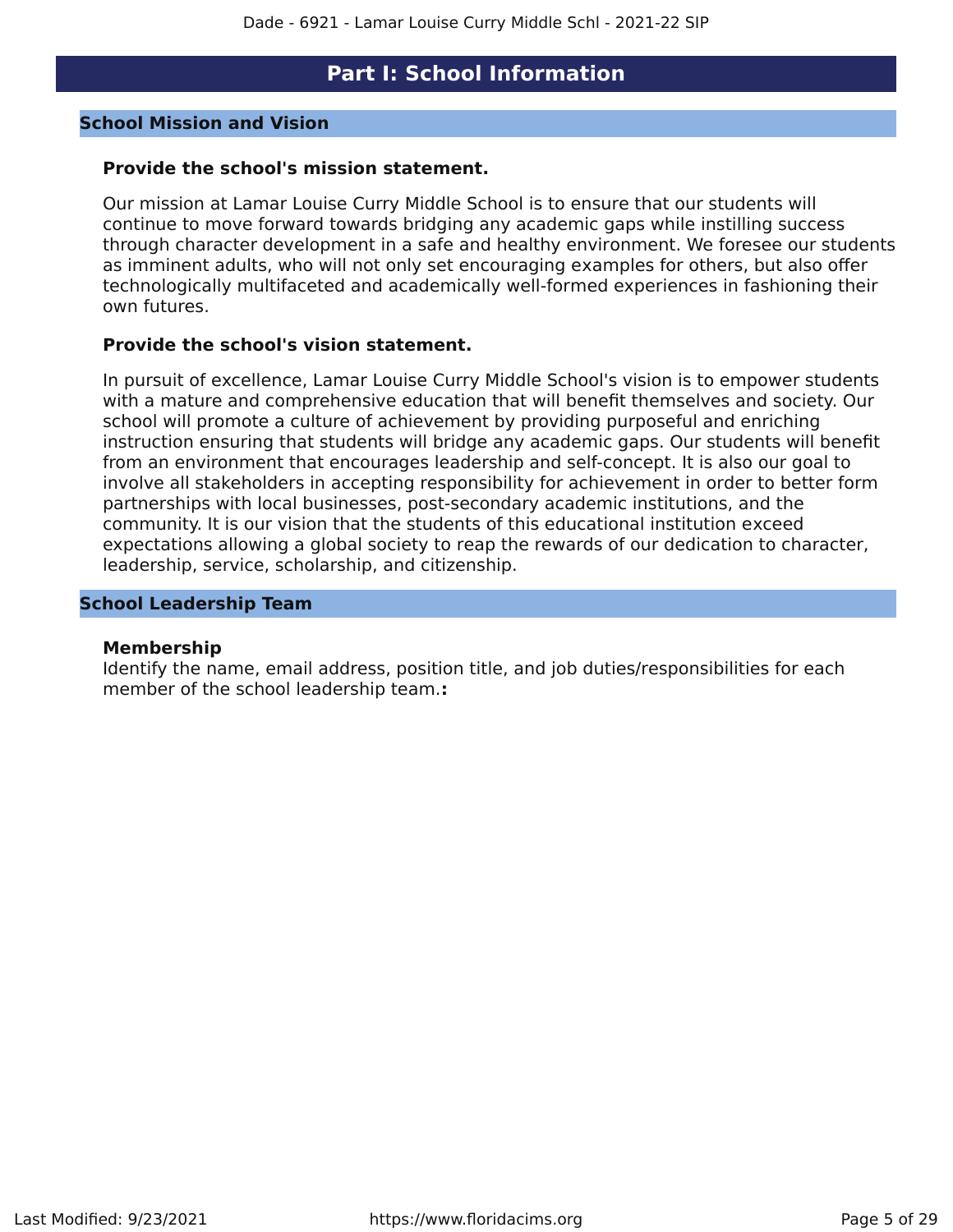| <b>Name</b>           | <b>Title</b>           | <b>Job Duties and</b><br><b>Responsibilities</b> |                                                                                                                                                                                                                                                                                                                                                                                                |
|-----------------------|------------------------|--------------------------------------------------|------------------------------------------------------------------------------------------------------------------------------------------------------------------------------------------------------------------------------------------------------------------------------------------------------------------------------------------------------------------------------------------------|
| Baril, Jean Principal |                        |                                                  | Instructional leader who monitors and<br>manages instructional program's<br>effectiveness. Oversees all facets of the<br>school operations. Responsible for the<br>school budget and the school personnel.<br>Builds and sustains community and Dade<br>partnerships. Ensures the compliance of all<br>state and district quidelines.                                                          |
| Cortez,<br>Guillermo  | Assistant<br>Principal |                                                  | Supports the principal in ensuring the goals<br>for Academic Programs and School Culture<br>are implemented school-wide. Collaborates<br>on the School Improvement Process with all<br>stakeholders to create and evaluate a plan<br>to ensure the success of all learners. Works<br>closely with the EESAC Chairperson to<br>ensure deadlines and compliance<br>documentation are adhered to. |
| Barrueta,<br>Yemen    | Teacher, K-12          |                                                  | Works with the school leadership team to<br>support the mission and vision of the<br>school. Collaborates with colleagues by<br>sharing best practices and instructional<br>strategies to increase student achievement.<br>Facilitates professional development<br>training for staff to build capacity. Supports<br>the staff by providing them guidance and<br>assistance as needed.         |
| Anduray,<br>Yvonne    | Teacher, K-12          |                                                  | Works with the school leadership team to<br>support the mission and vision of the<br>school. Collaborates with colleagues by<br>sharing best practices and instructional<br>strategies to increase student achievement.<br>Facilitates professional development<br>training for staff to build capacity. Supports<br>the staff by providing them guidance and<br>assistance as needed.         |
| Gonzalez,<br>Margina  | Teacher, K-12          |                                                  | Works with the school leadership team to<br>support the mission and vision of the<br>school. Collaborates with colleagues by<br>sharing best practices and instructional<br>strategies to increase student achievement.<br>Facilitates professional development<br>training for staff to build capacity. Supports                                                                              |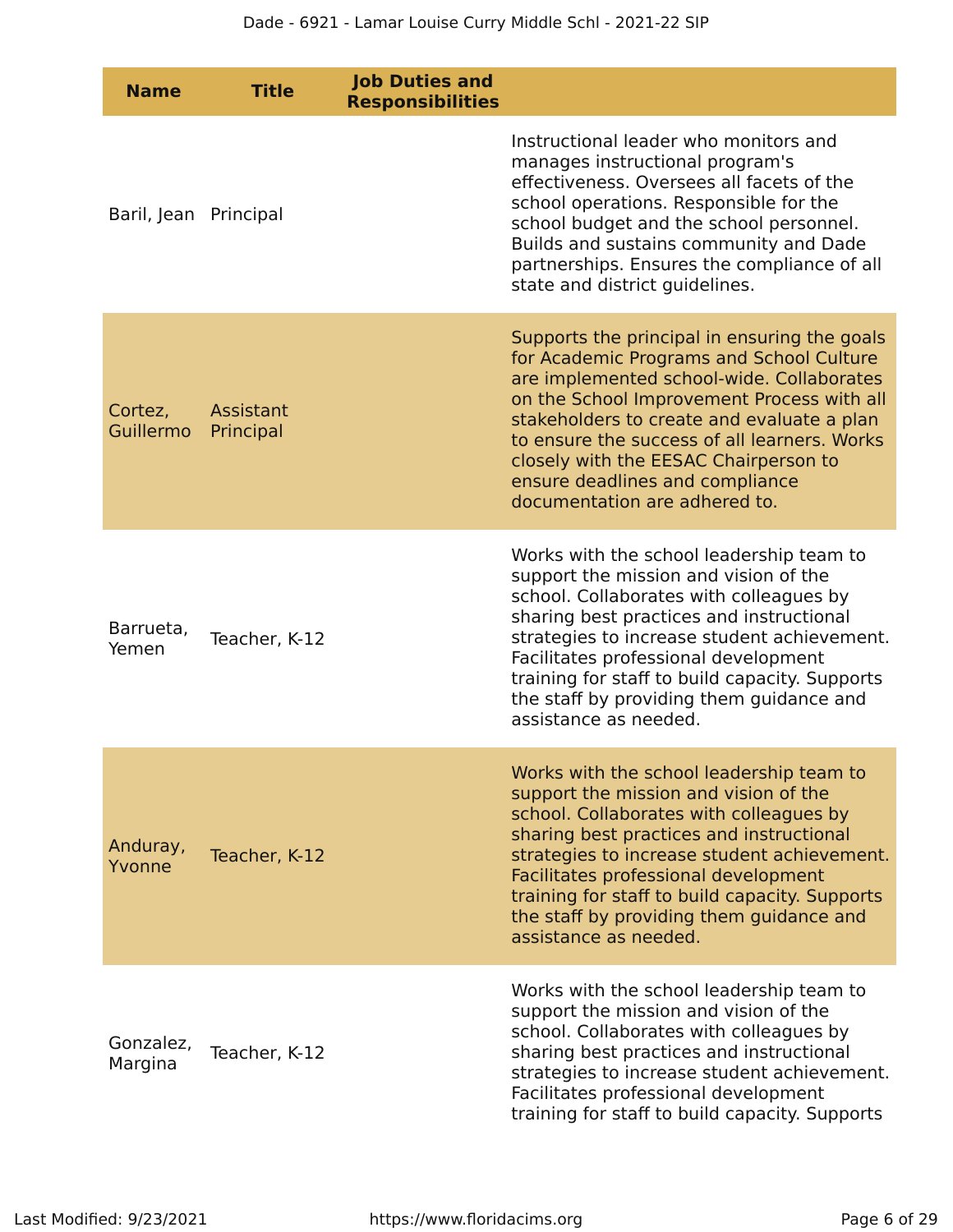| <b>Name</b>                          | <b>Title</b>              | <b>Job Duties and</b><br><b>Responsibilities</b> |                                                                                                                                                                                                                                                                                                                                            |
|--------------------------------------|---------------------------|--------------------------------------------------|--------------------------------------------------------------------------------------------------------------------------------------------------------------------------------------------------------------------------------------------------------------------------------------------------------------------------------------------|
|                                      |                           |                                                  | the staff by providing them guidance and<br>assistance as needed.                                                                                                                                                                                                                                                                          |
| Boue,<br>Janet                       | Assistant<br>Principal    |                                                  | Supports the principal to ensure the<br>school's mission and vision is being<br>implemented. Provides students with a safe<br>and nurturing learning environment. Is<br>responsible for providing students access to<br>technology and handles operational<br>matters.                                                                     |
| Miranda,<br>Iran                     | Administrative<br>Support |                                                  | Supports the principal by serving as the IB<br><b>Magnet Coordinator and Testing</b><br>Coordinator for the school. Additionally, is<br>responsible for marketing and social media.                                                                                                                                                        |
| Matamala, Guidance<br><b>Mariela</b> | Counselor                 |                                                  | Supports stakeholders by providing them<br>with academic, social and emotional, and<br>community outreach opportunities. Works<br>closely with the School Leadership to<br>provide the necessary services to students<br>and parents. Offers workshops to parents to<br>help them support their child at home.                             |
| Israel Support                       | Rodrguez, Administrative  |                                                  | Supports the principal and school through<br>various leadership roles. Analyzes data to<br>create remediation and enrichment<br>opportunities for students through after<br>school tutoring and Saturday Academies.<br>Serves as the Restorative Justice Practices<br>Coordinator to help build connections<br>between staff and students. |
| Ortega,<br>Patricia                  | Guidance<br>Counselor     |                                                  | Supports stakeholders by providing them<br>with academic, social and emotional, and<br>community outreach opportunities. Works<br>closely with the School Leadership to<br>provide the necessary services to students<br>and parents. Offers workshops to parents to<br>help them support their child at home.                             |

**Demographic Information**

#### **Principal start date**

Thursday 5/23/2013, Jean Baril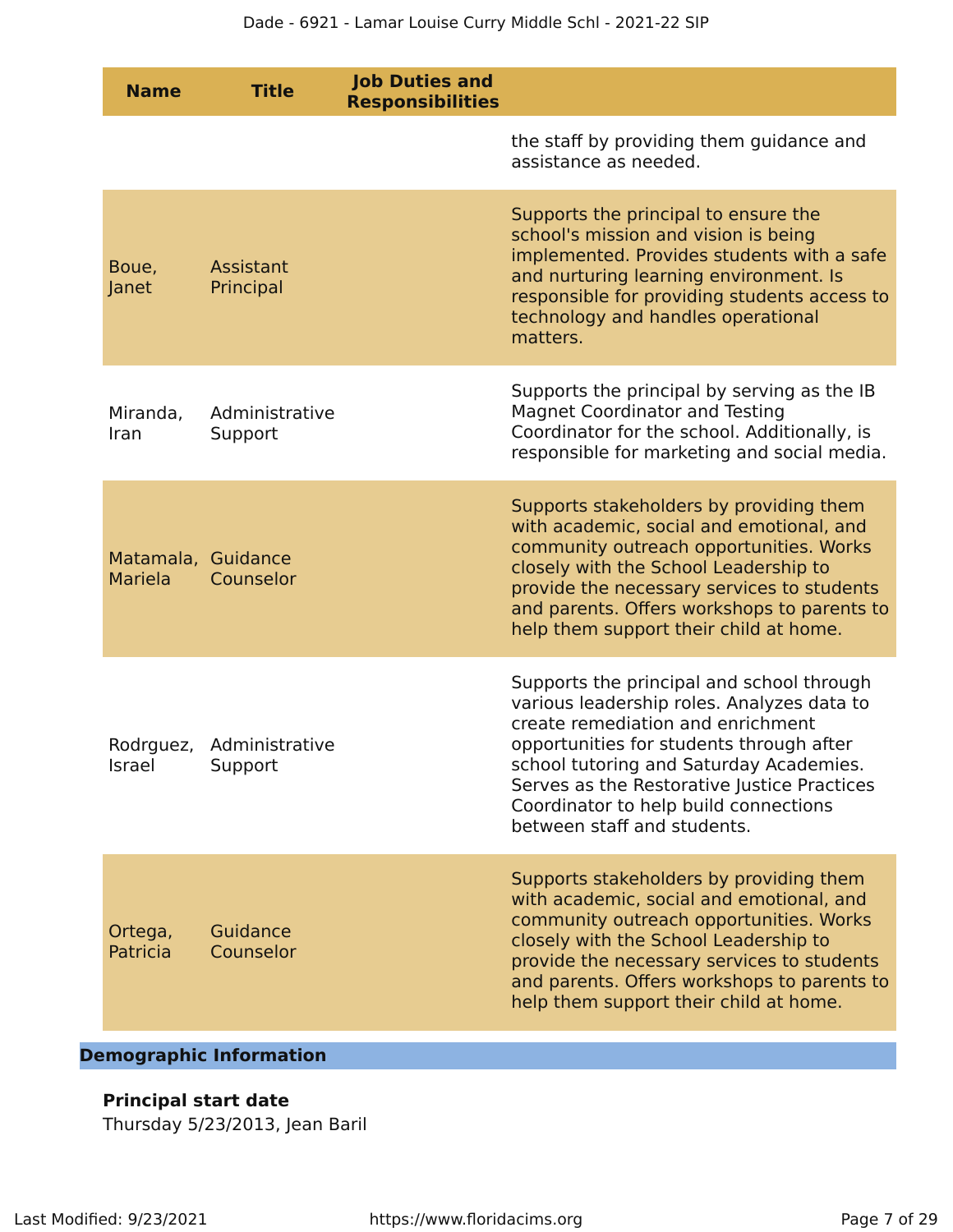**Number of teachers with a 2019 3-year aggregate or a 1-year Algebra state VAM rating of Highly Effective.** Note: For UniSIG Supplemental Teacher Allocation, teachers must have at least 10 student assessments. 32

**Number of teachers with a 2019 3-year aggregate or a 1-year Algebra state VAM rating of Effective.** Note: For UniSIG Supplemental Teacher Allocation, teachers must have at least 10 student assessments. 18

**Total number of teacher positions allocated to the school** 43

**Total number of students enrolled at the school**

791

**Identify the number of instructional staff who left the school during the 2020-21 school year.**

10

**Identify the number of instructional staff who joined the school during the 2021-22 school year.**

 $\Omega$ 

**Demographic Data**

**Early Warning Systems**

#### **2021-22**

**The number of students by grade level that exhibit each early warning indicator listed:**

| <b>Indicator</b>                                            |          |          |             |          |           |          |             | <b>Grade Level</b> |                |          |                |          |          | <b>Total</b> |
|-------------------------------------------------------------|----------|----------|-------------|----------|-----------|----------|-------------|--------------------|----------------|----------|----------------|----------|----------|--------------|
|                                                             |          |          | K 1 2 3 4 5 |          |           |          | 46          | $\overline{7}$     | 8 <sup>1</sup> |          | 9 10 11 12     |          |          |              |
| Number of students enrolled                                 | 0        | 0        | $\Omega$    | $\Omega$ | $\Omega$  | $\Omega$ | 223 254 348 |                    |                | - 0      | $\Omega$       | $\Omega$ | $\Omega$ | 825          |
| Attendance below 90 percent                                 |          | $\Omega$ | $\Omega$    | $\Omega$ | $\Omega$  | $\Omega$ | 17          | 11                 | 46             | $\Omega$ | $\Omega$       | $\Omega$ | $\Omega$ | 74           |
| One or more suspensions                                     | $\Omega$ | $\Omega$ | $\Omega$    | $\Omega$ | $\Omega$  | $\Omega$ | $\Omega$    | $\Omega$           | $\Omega$       | 0        | $\Omega$       | $\Omega$ | $\Omega$ |              |
| Course failure in ELA                                       | $\Omega$ | $\Omega$ | $\Omega$    | $\Omega$ | $\bullet$ | - 0      | $\sqrt{7}$  | 3 <sup>1</sup>     | 53             | $\Omega$ | $\overline{0}$ | $\Omega$ | $\Omega$ | 63           |
| Course failure in Math                                      | $\Omega$ | 0        | $\Omega$    | $\Omega$ | $\Omega$  | $\Omega$ | 16          | $\overline{7}$     | 46             | $\Omega$ | $\Omega$       | $\Omega$ | $\Omega$ | 69           |
| Level 1 on 2019 statewide FSA<br>ELA assessment             |          |          | 000000      |          |           |          | 15          | 18                 | 31             | $\Omega$ | $\Omega$       | $\Omega$ | $\Omega$ | 64           |
| Level 1 on 2019 statewide FSA<br>Math assessment            | 0        | $\Omega$ | $\Omega$    | $\Omega$ | $\Omega$  | $\Omega$ | 12          | 18                 | 32             | $\Omega$ | $\Omega$       | $\Omega$ | $\Omega$ | 62           |
| Number of students with a<br>substantial reading deficiency |          | $\Omega$ | $\Omega$    | $\Omega$ | $\Omega$  | $\Omega$ | -54         | 87                 | 131            | $\Omega$ | $\Omega$       | $\Omega$ | $\Omega$ | 272          |

**The number of students with two or more early warning indicators:**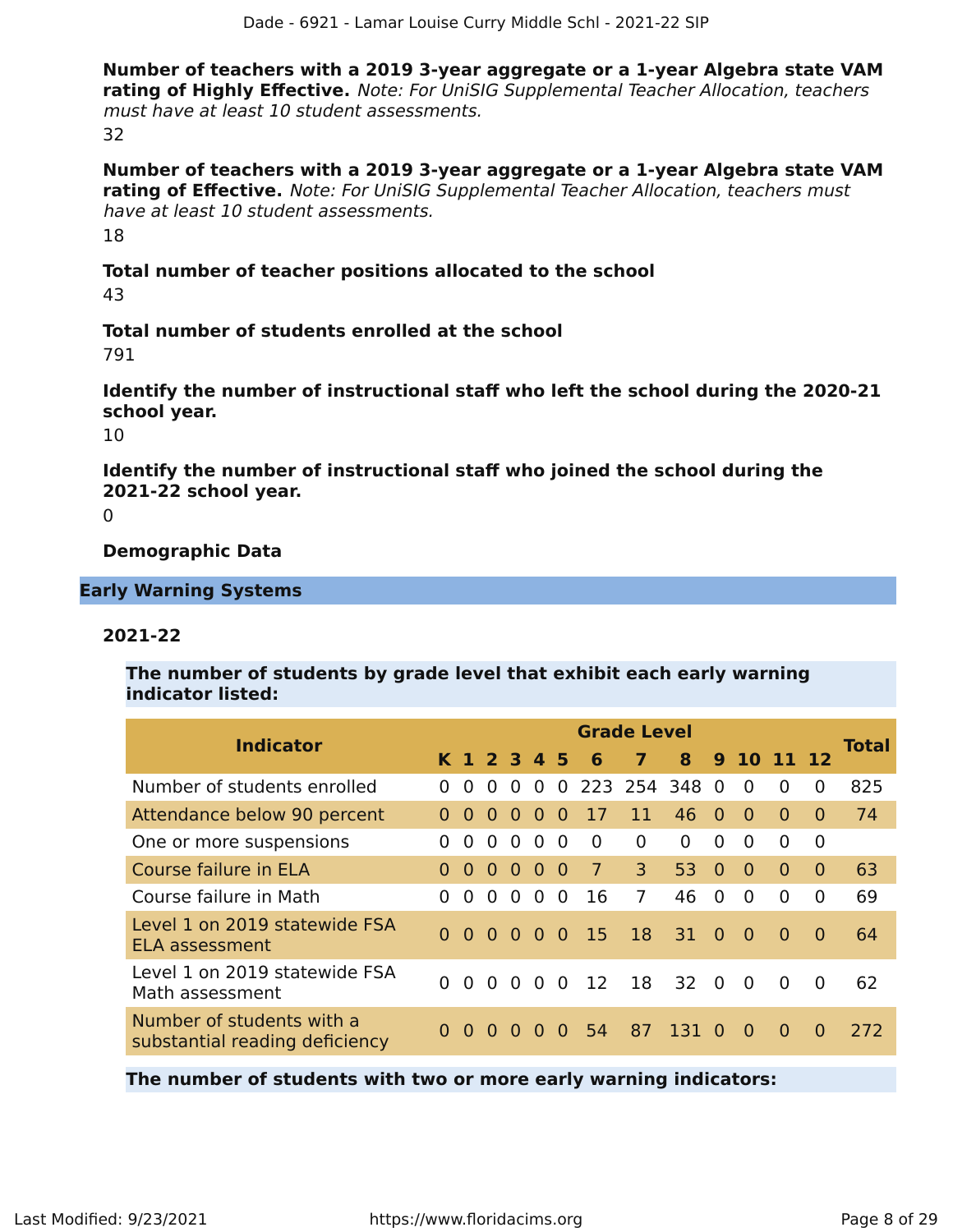|                                                                   |                                                                                                                                                       |                                                                             |  |                                                                                              |                                                 | 6 |             |                |                                                                                            |                     |                | Total                                                                                                                                                    |
|-------------------------------------------------------------------|-------------------------------------------------------------------------------------------------------------------------------------------------------|-----------------------------------------------------------------------------|--|----------------------------------------------------------------------------------------------|-------------------------------------------------|---|-------------|----------------|--------------------------------------------------------------------------------------------|---------------------|----------------|----------------------------------------------------------------------------------------------------------------------------------------------------------|
|                                                                   |                                                                                                                                                       |                                                                             |  |                                                                                              |                                                 |   |             |                | $\overline{0}$                                                                             | $\Omega$            | $\overline{0}$ | 108                                                                                                                                                      |
|                                                                   |                                                                                                                                                       |                                                                             |  |                                                                                              |                                                 |   |             |                |                                                                                            |                     |                |                                                                                                                                                          |
|                                                                   |                                                                                                                                                       |                                                                             |  |                                                                                              |                                                 |   |             |                |                                                                                            |                     |                |                                                                                                                                                          |
|                                                                   |                                                                                                                                                       |                                                                             |  |                                                                                              |                                                 |   |             |                |                                                                                            |                     | 12             | <b>Total</b>                                                                                                                                             |
| <b>Retained Students: Current Year</b>                            |                                                                                                                                                       |                                                                             |  |                                                                                              |                                                 |   |             |                | $\overline{0}$                                                                             | $\overline{0}$      | $\overline{0}$ | 42                                                                                                                                                       |
|                                                                   |                                                                                                                                                       |                                                                             |  |                                                                                              |                                                 |   |             |                |                                                                                            |                     | $\overline{0}$ | $\overline{7}$                                                                                                                                           |
|                                                                   |                                                                                                                                                       |                                                                             |  |                                                                                              |                                                 |   |             |                |                                                                                            |                     |                |                                                                                                                                                          |
|                                                                   |                                                                                                                                                       |                                                                             |  |                                                                                              |                                                 |   |             |                |                                                                                            |                     |                |                                                                                                                                                          |
|                                                                   |                                                                                                                                                       |                                                                             |  |                                                                                              |                                                 |   |             |                |                                                                                            |                     |                |                                                                                                                                                          |
|                                                                   |                                                                                                                                                       |                                                                             |  |                                                                                              |                                                 |   |             |                |                                                                                            |                     |                |                                                                                                                                                          |
|                                                                   |                                                                                                                                                       |                                                                             |  |                                                                                              |                                                 |   |             |                |                                                                                            |                     |                |                                                                                                                                                          |
| <b>Indicator</b>                                                  |                                                                                                                                                       |                                                                             |  |                                                                                              |                                                 |   |             |                |                                                                                            |                     |                | <b>Total</b>                                                                                                                                             |
| Number of students enrolled                                       |                                                                                                                                                       |                                                                             |  |                                                                                              |                                                 |   |             |                |                                                                                            |                     |                |                                                                                                                                                          |
| Attendance below 90 percent                                       |                                                                                                                                                       |                                                                             |  |                                                                                              |                                                 |   |             |                |                                                                                            |                     |                |                                                                                                                                                          |
| One or more suspensions                                           |                                                                                                                                                       |                                                                             |  |                                                                                              |                                                 |   |             |                |                                                                                            |                     |                |                                                                                                                                                          |
|                                                                   |                                                                                                                                                       |                                                                             |  |                                                                                              |                                                 |   |             |                |                                                                                            |                     |                |                                                                                                                                                          |
|                                                                   |                                                                                                                                                       |                                                                             |  |                                                                                              |                                                 |   |             |                |                                                                                            |                     |                |                                                                                                                                                          |
| Level 1 on 2019 statewide FSA Math assessment                     |                                                                                                                                                       |                                                                             |  |                                                                                              |                                                 |   |             |                |                                                                                            |                     |                |                                                                                                                                                          |
|                                                                   |                                                                                                                                                       |                                                                             |  |                                                                                              |                                                 |   |             |                |                                                                                            |                     |                |                                                                                                                                                          |
|                                                                   |                                                                                                                                                       |                                                                             |  |                                                                                              |                                                 |   |             |                |                                                                                            |                     |                |                                                                                                                                                          |
| The number of students with two or more early warning indicators: |                                                                                                                                                       |                                                                             |  |                                                                                              |                                                 |   |             |                |                                                                                            |                     |                |                                                                                                                                                          |
| <b>Indicator</b>                                                  |                                                                                                                                                       |                                                                             |  |                                                                                              |                                                 |   |             |                | <b>Grade Level</b>                                                                         |                     |                | <b>Total</b>                                                                                                                                             |
| Students with two or more indicators                              |                                                                                                                                                       |                                                                             |  |                                                                                              |                                                 |   |             |                |                                                                                            |                     |                |                                                                                                                                                          |
| The number of students identified as retainees:                   |                                                                                                                                                       |                                                                             |  |                                                                                              |                                                 |   |             |                |                                                                                            |                     |                |                                                                                                                                                          |
| <b>Indicator</b>                                                  |                                                                                                                                                       |                                                                             |  |                                                                                              |                                                 |   |             |                | <b>Grade Level</b>                                                                         |                     |                | <b>Total</b>                                                                                                                                             |
| <b>Retained Students: Current Year</b>                            |                                                                                                                                                       |                                                                             |  |                                                                                              |                                                 |   |             |                |                                                                                            |                     |                |                                                                                                                                                          |
|                                                                   | <b>Indicator</b><br><b>Indicator</b><br>Wednesday 6/30/2021<br>2020-21 - As Reported<br>indicator:<br>Course failure in ELA<br>Course failure in Math | Students with two or more indicators<br>Students retained two or more times |  | Date this data was collected or last updated<br>Level 1 on 2019 statewide FSA ELA assessment | The number of students identified as retainees: |   | K 1 2 3 4 5 | 7 <sup>7</sup> | <b>Grade Level</b><br>0 0 0 0 0 0 17 16 75 0<br><b>Grade Level</b><br>0 0 0 0 0 0 2 1 39 0 | 0 0 0 0 0 0 0 0 7 0 | 0              | 8 9 10 11 12<br>K 1 2 3 4 5 6 7 8 9 10 11<br>$\mathbf{0}$<br>The number of students by grade level that exhibit each early warning<br><b>Grade Level</b> |

#### **2020-21 - Updated**

**The number of students by grade level that exhibit each early warning indicator:**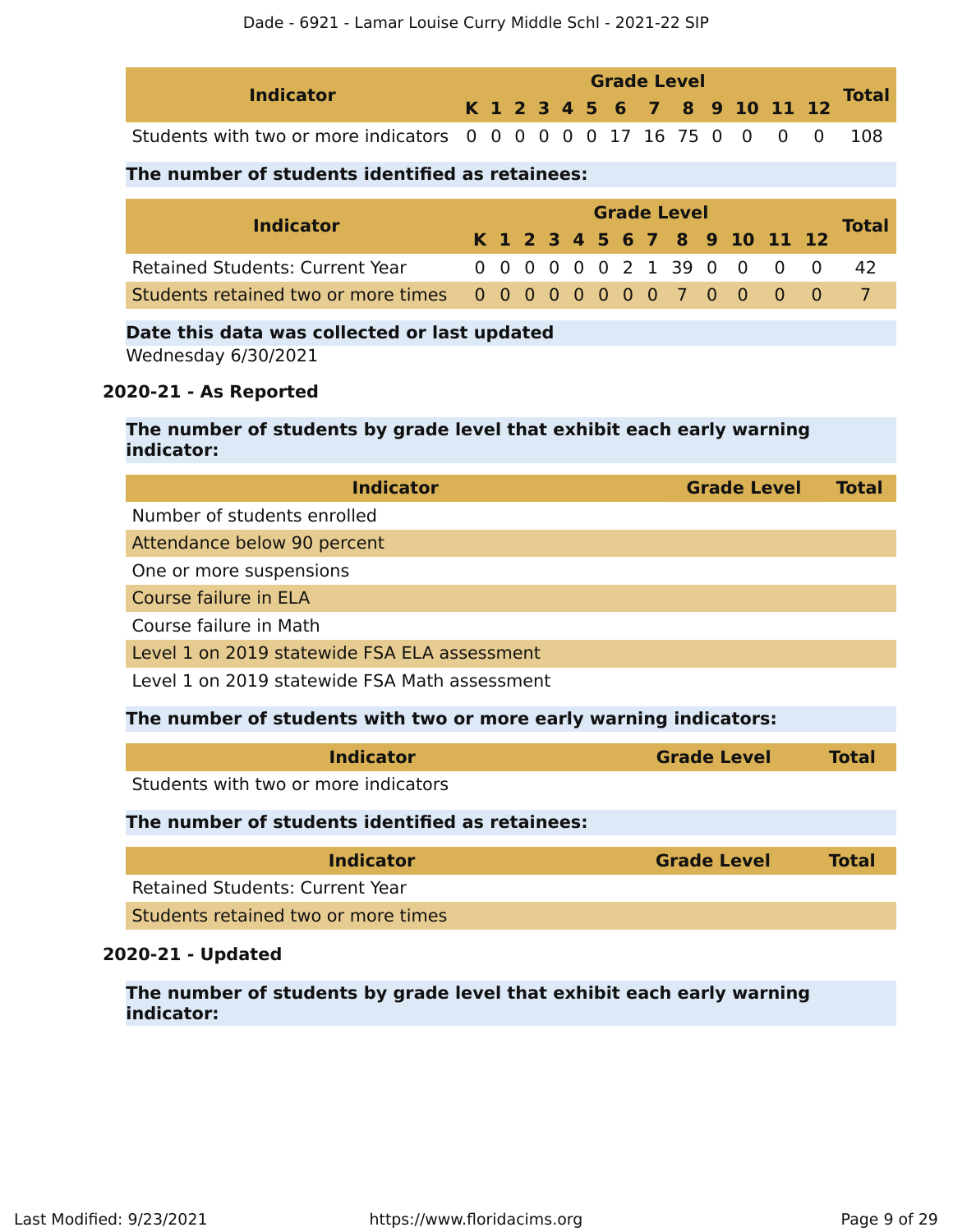| <b>Indicator</b>                                       |          |          |             |          |          |          |               | <b>Grade Level</b> |          |          |          |            |          | <b>Total</b> |
|--------------------------------------------------------|----------|----------|-------------|----------|----------|----------|---------------|--------------------|----------|----------|----------|------------|----------|--------------|
|                                                        |          |          | K 1 2 3 4 5 |          |          |          | - 6           | $\overline{7}$     | 8        |          |          | 9 10 11 12 |          |              |
| Number of students enrolled                            | 0        | $\Omega$ | $\Omega$    | - 0      | $\Omega$ |          | 0 260 314 401 |                    |          | $\Omega$ | $\Omega$ | $\Omega$   | $\Omega$ | 975          |
| Attendance below 90 percent                            | $\Omega$ | 0        | $\Omega$    | - 0      | $\Omega$ | 0        | <sup>10</sup> | 28                 | 28       | $\Omega$ | - 0      | $\Omega$   | $\Omega$ | 66           |
| One or more suspensions                                | 0        | $\Omega$ | $\Omega$    | - 0      | $\Omega$ | $\Omega$ | $\Omega$      | $\Omega$           | $\Omega$ | $\Omega$ | $\Omega$ | $\Omega$   | $\Omega$ |              |
| Course failure in ELA                                  | $\Omega$ | $\Omega$ | $\Omega$    | - 0      | $\Omega$ | - 0      | 2             | 29                 | 25       | $\Omega$ | $\Omega$ | $\Omega$   | $\Omega$ | 56           |
| Course failure in Math                                 | $\Omega$ | $\Omega$ | 0           | $\Omega$ | $\Omega$ | $\Omega$ | 6             | 29                 | 16       | $\Omega$ | $\Omega$ | $\Omega$   | $\Omega$ | 51           |
| Level 1 on 2019 statewide FSA<br><b>ELA assessment</b> | $\Omega$ | - റ      | 000         |          |          | - 0      | <sup>18</sup> | <b>22</b>          | 44       | $\Omega$ | - 0      | - 0        | $\Omega$ | 84           |
| Level 1 on 2019 statewide FSA<br>Math assessment       | 0        | $\Omega$ | $\Omega$    | $\Omega$ |          | 0        | 19            | 17                 | 45       | $\Omega$ | $\Omega$ | $\Omega$   | $\Omega$ | 81           |

#### Dade - 6921 - Lamar Louise Curry Middle Schl - 2021-22 SIP

#### **The number of students with two or more early warning indicators:**

|                                                                       | <b>Grade Level</b> |  |  |  |  |  |  |  |  |  |  |  |                              |              |
|-----------------------------------------------------------------------|--------------------|--|--|--|--|--|--|--|--|--|--|--|------------------------------|--------------|
| <b>Indicator</b>                                                      |                    |  |  |  |  |  |  |  |  |  |  |  | K 1 2 3 4 5 6 7 8 9 10 11 12 | <b>Total</b> |
| Students with two or more indicators 0 0 0 0 0 0 15 36 56 0 0 0 0 107 |                    |  |  |  |  |  |  |  |  |  |  |  |                              |              |

#### **The number of students identified as retainees:**

| <b>Indicator</b>                                                |  | <b>Grade Level</b> |  |  |  |  |  |  |  |  |  |                              |                            |              |
|-----------------------------------------------------------------|--|--------------------|--|--|--|--|--|--|--|--|--|------------------------------|----------------------------|--------------|
|                                                                 |  |                    |  |  |  |  |  |  |  |  |  | K 1 2 3 4 5 6 7 8 9 10 11 12 |                            | <b>Total</b> |
| <b>Retained Students: Current Year</b>                          |  |                    |  |  |  |  |  |  |  |  |  |                              | 0 0 0 0 0 0 0 1 37 0 0 0 0 | - 38         |
| Students retained two or more times 0 0 0 0 0 0 0 2 6 0 0 0 0 0 |  |                    |  |  |  |  |  |  |  |  |  |                              |                            |              |

### **Part II: Needs Assessment/Analysis**

#### <span id="page-9-0"></span>**School Data Review**

Please note that the district and state averages shown here represent the averages for similar school types (elementary, middle, high school, or combination schools).

#### **Grade Level Data Review - State Assessments**

**NOTE: This data is raw data and includes ALL students who tested at the school. This is not school grade data.**

|                          | <b>ELA</b> |               |                 |                                                 |              |                                              |  |  |  |  |  |  |  |
|--------------------------|------------|---------------|-----------------|-------------------------------------------------|--------------|----------------------------------------------|--|--|--|--|--|--|--|
| <b>Grade</b>             | Year       | <b>School</b> | <b>District</b> | School-<br><b>District</b><br><b>Comparison</b> | <b>State</b> | School-<br><b>State</b><br><b>Comparison</b> |  |  |  |  |  |  |  |
| 06                       | 2021       |               |                 |                                                 |              |                                              |  |  |  |  |  |  |  |
|                          | 2019       | 67%           | 58%             | 9%                                              | 54%          | 13%                                          |  |  |  |  |  |  |  |
| <b>Cohort Comparison</b> |            |               |                 |                                                 |              |                                              |  |  |  |  |  |  |  |
| 07                       | 2021       |               |                 |                                                 |              |                                              |  |  |  |  |  |  |  |
|                          | 2019       | 70%           | 56%             | 14%                                             | 52%          | 18%                                          |  |  |  |  |  |  |  |
| <b>Cohort Comparison</b> |            | $-67%$        |                 |                                                 |              |                                              |  |  |  |  |  |  |  |
| 08                       | 2021       |               |                 |                                                 |              |                                              |  |  |  |  |  |  |  |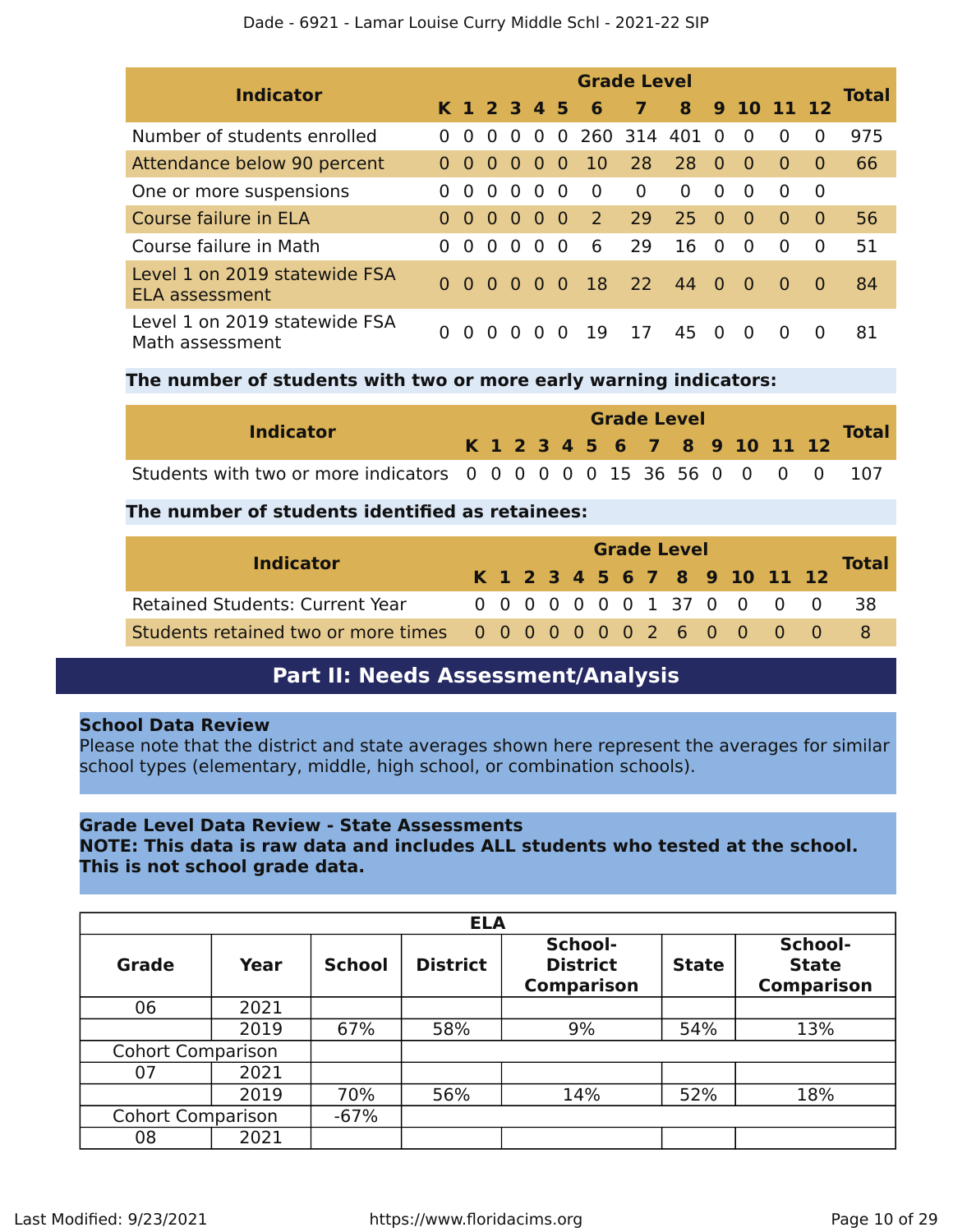|                          | <b>ELA</b> |               |                 |                                                 |              |                                              |  |  |  |  |  |  |  |
|--------------------------|------------|---------------|-----------------|-------------------------------------------------|--------------|----------------------------------------------|--|--|--|--|--|--|--|
| <b>Grade</b>             | Year       | <b>School</b> | <b>District</b> | School-<br><b>District</b><br><b>Comparison</b> | <b>State</b> | School-<br><b>State</b><br><b>Comparison</b> |  |  |  |  |  |  |  |
|                          | 2019       | 76%           | 60%             | 16%                                             | 56%          | 20%                                          |  |  |  |  |  |  |  |
| <b>Cohort Comparison</b> |            | $-70%$        |                 |                                                 |              |                                              |  |  |  |  |  |  |  |

|                          | <b>MATH</b> |               |                 |                                                 |              |                                              |  |  |  |  |  |  |  |  |
|--------------------------|-------------|---------------|-----------------|-------------------------------------------------|--------------|----------------------------------------------|--|--|--|--|--|--|--|--|
| <b>Grade</b>             | Year        | <b>School</b> | <b>District</b> | School-<br><b>District</b><br><b>Comparison</b> | <b>State</b> | School-<br><b>State</b><br><b>Comparison</b> |  |  |  |  |  |  |  |  |
| 06                       | 2021        |               |                 |                                                 |              |                                              |  |  |  |  |  |  |  |  |
|                          | 2019        | 62%           | 58%             | 4%                                              | 55%          | 7%                                           |  |  |  |  |  |  |  |  |
| <b>Cohort Comparison</b> |             |               |                 |                                                 |              |                                              |  |  |  |  |  |  |  |  |
| 07                       | 2021        |               |                 |                                                 |              |                                              |  |  |  |  |  |  |  |  |
|                          | 2019        | 66%           | 53%             | 13%                                             | 54%          | 12%                                          |  |  |  |  |  |  |  |  |
| <b>Cohort Comparison</b> |             | $-62%$        |                 |                                                 |              |                                              |  |  |  |  |  |  |  |  |
| 08                       | 2021        |               |                 |                                                 |              |                                              |  |  |  |  |  |  |  |  |
|                          | 2019        | 54%           | 40%             | 14%                                             | 46%          | 8%                                           |  |  |  |  |  |  |  |  |
| <b>Cohort Comparison</b> |             | $-66%$        |                 |                                                 |              |                                              |  |  |  |  |  |  |  |  |

| <b>SCIENCE</b>           |      |               |                 |                                                 |              |                                              |  |  |
|--------------------------|------|---------------|-----------------|-------------------------------------------------|--------------|----------------------------------------------|--|--|
| <b>Grade</b>             | Year | <b>School</b> | <b>District</b> | School-<br><b>District</b><br><b>Comparison</b> | <b>State</b> | School-<br><b>State</b><br><b>Comparison</b> |  |  |
| 08                       | 2021 |               |                 |                                                 |              |                                              |  |  |
|                          | 2019 | 60%           | 43%             | 17%                                             | 48%          | 12%                                          |  |  |
| <b>Cohort Comparison</b> |      |               |                 |                                                 |              |                                              |  |  |

|      |                   |                 | <b>BIOLOGY EOC</b>                               |              |                                               |  |  |  |  |
|------|-------------------|-----------------|--------------------------------------------------|--------------|-----------------------------------------------|--|--|--|--|
| Year | <b>School</b>     | <b>District</b> | <b>School</b><br><b>Minus</b><br><b>District</b> | <b>State</b> | <b>School</b><br><b>Minus</b><br><b>State</b> |  |  |  |  |
| 2021 |                   |                 |                                                  |              |                                               |  |  |  |  |
| 2019 | 100%              | 68%             | 32%                                              | 67%          | 33%                                           |  |  |  |  |
|      | <b>CIVICS EOC</b> |                 |                                                  |              |                                               |  |  |  |  |
| Year | <b>School</b>     | <b>District</b> | <b>School</b><br><b>Minus</b><br><b>District</b> | <b>State</b> | <b>School</b><br><b>Minus</b><br><b>State</b> |  |  |  |  |
| 2021 |                   |                 |                                                  |              |                                               |  |  |  |  |
| 2019 | 85%               | 73%             | 12%                                              | 71%          | 14%                                           |  |  |  |  |
|      |                   |                 | <b>HISTORY EOC</b>                               |              |                                               |  |  |  |  |
| Year | <b>School</b>     | <b>District</b> | <b>School</b><br><b>Minus</b><br><b>District</b> | <b>State</b> | <b>School</b><br><b>Minus</b><br><b>State</b> |  |  |  |  |
| 2021 |                   |                 |                                                  |              |                                               |  |  |  |  |
| 2019 |                   |                 |                                                  |              |                                               |  |  |  |  |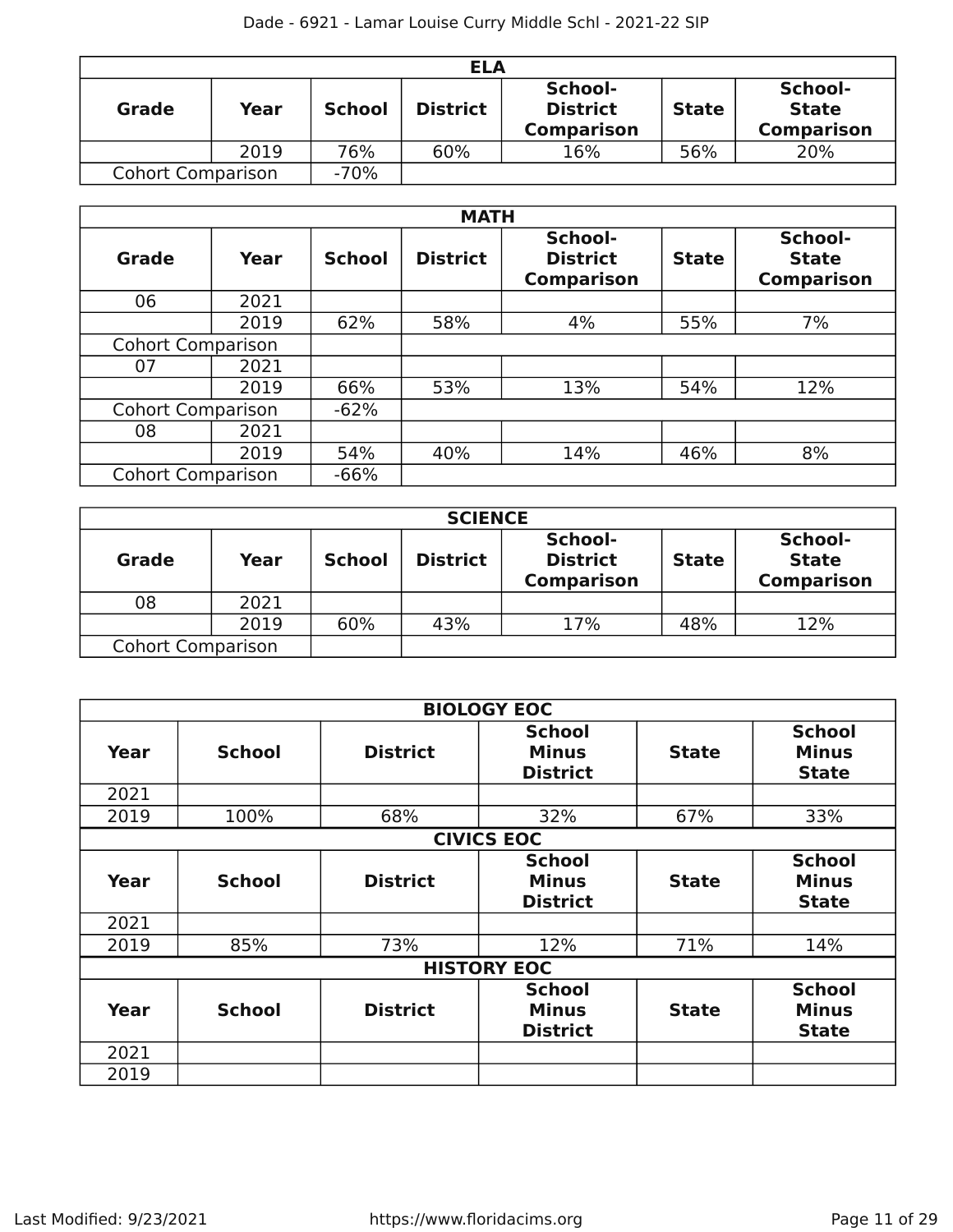| <b>ALGEBRA EOC</b> |               |                 |                                                  |              |                                               |  |  |  |
|--------------------|---------------|-----------------|--------------------------------------------------|--------------|-----------------------------------------------|--|--|--|
| Year               | <b>School</b> | <b>District</b> | <b>School</b><br><b>Minus</b><br><b>District</b> | <b>State</b> | <b>School</b><br><b>Minus</b><br><b>State</b> |  |  |  |
| 2021               |               |                 |                                                  |              |                                               |  |  |  |
| 2019               | 98%           | 63%             | 35%                                              | 61%          | 37%                                           |  |  |  |
|                    |               |                 | <b>GEOMETRY EOC</b>                              |              |                                               |  |  |  |
| Year               | <b>School</b> | <b>District</b> | <b>School</b><br><b>Minus</b><br><b>District</b> | <b>State</b> | <b>School</b><br><b>Minus</b><br><b>State</b> |  |  |  |
| 2021               |               |                 |                                                  |              |                                               |  |  |  |
| 2019               | 99%           | 54%             | 45%                                              | 57%          | 42%                                           |  |  |  |

#### **Grade Level Data Review - Progress Monitoring Assessments**

#### **Provide the progress monitoring tool(s) by grade level used to compile the below data.**

The school will be utilizing progress monitoring data from iReady Diagnostic Assessments in Reading and Mathematics. These include AP1 for Fall, AP2 for Winter, and AP3 for Spring.

|                          |                                             | Grade 6 |        |               |
|--------------------------|---------------------------------------------|---------|--------|---------------|
|                          | Number/%<br>Proficiency                     | Fall    | Winter | <b>Spring</b> |
|                          | <b>All Students</b>                         | 52.4    | 57.1%  | 57.5%         |
| English<br>Language Arts | Economically<br>Disadvantaged               | 46.5%   | 53.8%  | 52.6%         |
|                          | <b>Students With</b><br><b>Disabilities</b> | 26.7%   | 25.8%  | 21.9%         |
|                          | English<br>Language<br>Learners             | 15.0%   | 4.5%   | 13.6          |
|                          | Number/%<br>Proficiency                     | Fall    | Winter | <b>Spring</b> |
|                          | <b>All Students</b>                         | 43.5%   | 54.5%  | 61.8%         |
| <b>Mathematics</b>       | Economically<br>Disadvantaged               | 40.1%   | 48.0%  | 58.0%         |
|                          | <b>Students With</b><br><b>Disabilities</b> | 13.3    | 18.8%  | 33.3%         |
|                          | English<br>Language<br>Learners             | 0       | 9.1    | 27.3%         |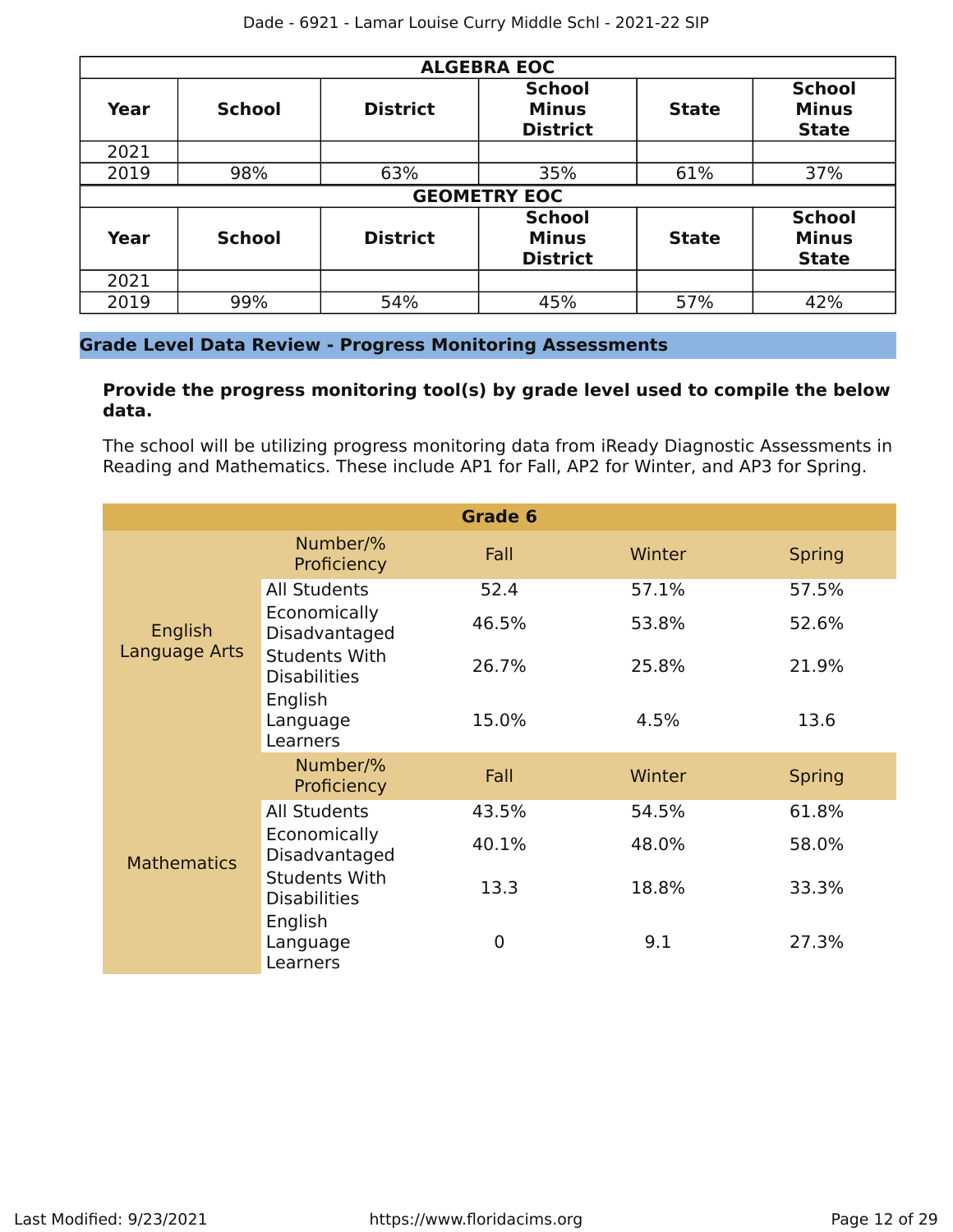|                                 |                                             | <b>Grade 7</b> |        |                |
|---------------------------------|---------------------------------------------|----------------|--------|----------------|
|                                 | Number/%<br>Proficiency                     | Fall           | Winter | <b>Spring</b>  |
| English<br><b>Language Arts</b> | <b>All Students</b>                         | 53.9%          | 61.7%  | 59.9%          |
|                                 | Economically<br>Disadvantaged               | 48.6%          | 57.3%  | 58%            |
|                                 | <b>Students With</b><br><b>Disabilities</b> | 19.4%          | 23.3%  | 27.3%          |
|                                 | English<br>Language<br>Learners             | $\pmb{0}$      | 5.0%   | 11.1%          |
| <b>Mathematics</b>              | Number/%<br>Proficiency                     | Fall           | Winter | <b>Spring</b>  |
|                                 | <b>All Students</b>                         | 41.3%          | 55.2%  | 60.2%          |
|                                 | Economically<br>Disadvantaged               | 37.0%          | 52.9%  | 57.8%          |
|                                 | <b>Students With</b><br><b>Disabilities</b> | 11.8%          | 21.9%  | 25.8%          |
|                                 | English<br>Language<br>Learners             | 4.8%           | 4.8%   | 14.3%          |
|                                 | Number/%<br>Proficiency                     | Fall           | Winter | <b>Spring</b>  |
|                                 | <b>All Students</b>                         | $\mathbf 0$    | 90.%   | $\overline{0}$ |
| <b>Civics</b>                   | Economically<br>Disadvantaged               | $\mathbf 0$    | 89.0%  | $\overline{0}$ |
|                                 | <b>Students With</b><br><b>Disabilities</b> | $\mathbf 0$    | 76.0%  | $\mathbf 0$    |
|                                 | English<br>Language<br>Learners             | $\mathbf 0$    | 67%    | $\mathbf 0$    |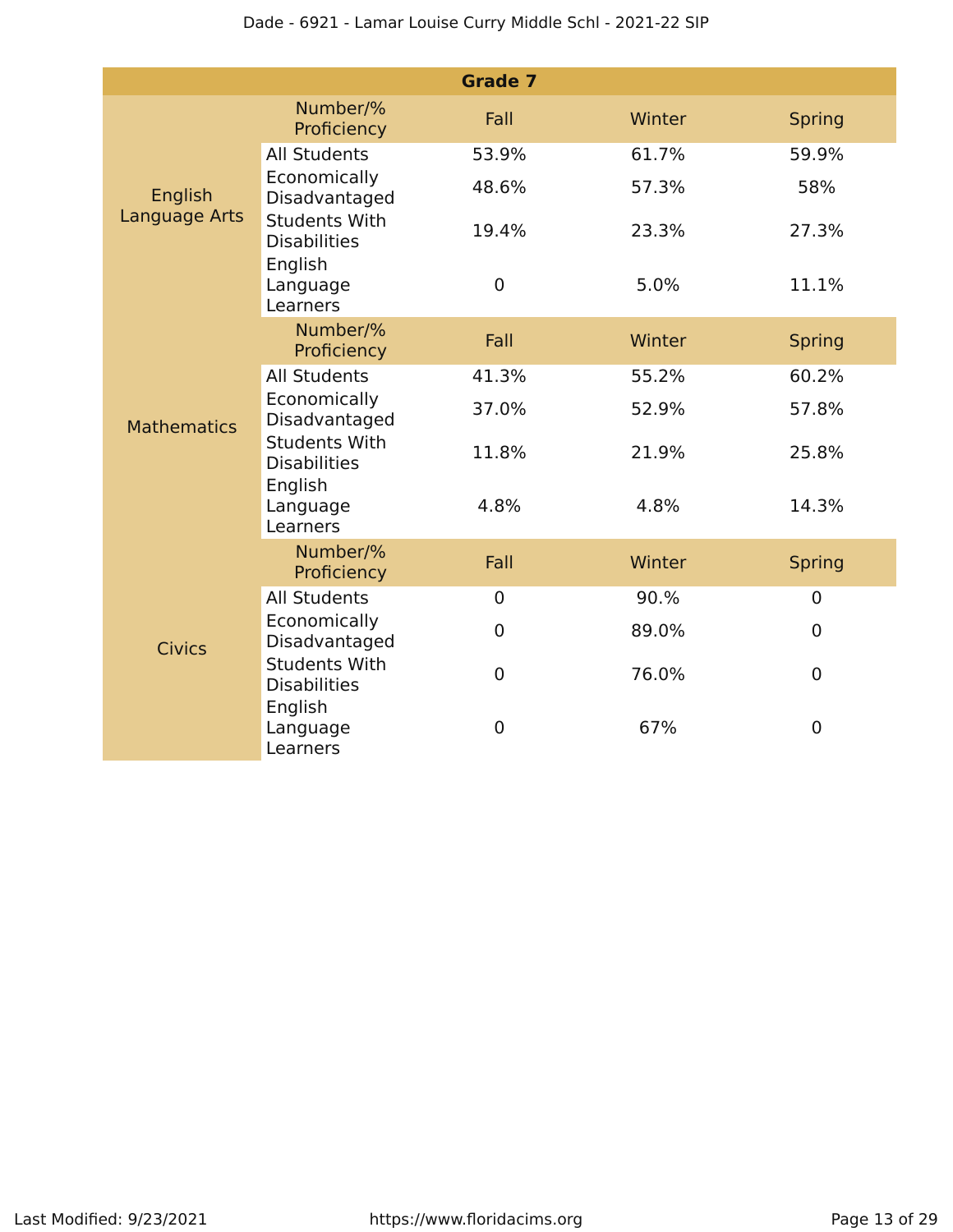|                    |                                             | <b>Grade 8</b> |        |                  |
|--------------------|---------------------------------------------|----------------|--------|------------------|
|                    | Number/%<br>Proficiency                     | Fall           | Winter | <b>Spring</b>    |
| English            | <b>All Students</b>                         | 51.3%          | 56.1%  | 61.6%            |
|                    | Economically<br>Disadvantaged               | 47.9%          | 51.9%  | 59.3%            |
| Language Arts      | <b>Students With</b><br><b>Disabilities</b> | 22.4%          | 20.4%  | 27.1%            |
|                    | English<br>Language<br>Learners             | 4.2%           | 8.3%   | 15.8%            |
| <b>Mathematics</b> | Number/%<br>Proficiency                     | Fall           | Winter | <b>Spring</b>    |
|                    | <b>All Students</b>                         | 38.8%          | 50.5%  | 45.1%            |
|                    | Economically<br>Disadvantaged               | 35.2%          | 48.4%  | 43.5%            |
|                    | <b>Students With</b><br><b>Disabilities</b> | 12%            | 18.8%  | 19.6%            |
|                    | English<br>Language<br>Learners             | 4.0%           | 12.0%  | 25.0%            |
|                    | Number/%<br>Proficiency                     | Fall           | Winter | <b>Spring</b>    |
|                    | <b>All Students</b>                         | $\mathbf 0$    | 61.0%  | $\mathbf 0$      |
| <b>Science</b>     | Economically<br>Disadvantaged               | 0              | 61.0%  | 0                |
|                    | <b>Students With</b><br><b>Disabilities</b> | $\mathbf 0$    | 33.0%  | $\boldsymbol{0}$ |
|                    | English<br>Language<br>Learners             | 0              | 48.0%  | 0                |

### **Subgroup Data Review**

|                  |                    |                                              |                          | <b>2021 SCHOOL GRADE COMPONENTS BY SUBGROUPS</b> |                   |                           |             |                   |                     |                                 |                       |
|------------------|--------------------|----------------------------------------------|--------------------------|--------------------------------------------------|-------------------|---------------------------|-------------|-------------------|---------------------|---------------------------------|-----------------------|
|                  | <b>ELA</b>         | <b>ELA</b>                                   | <b>ELA</b>               | <b>Math</b>                                      | <b>Math</b>       | Math                      | Sci         | <b>SS</b>         | <b>MS</b>           | Grad                            | C & C                 |
| <b>Subgroups</b> |                    | LG<br>LG<br>LG<br>Ach.<br>LG<br>Ach.<br>Ach. |                          |                                                  |                   |                           |             | Ach.              | Accel.              | Rate                            | <b>Accel</b>          |
|                  |                    |                                              | L25%                     |                                                  |                   | L25%                      |             |                   |                     | 2019-20 2019-20                 |                       |
|                  |                    |                                              |                          | <b>2019 SCHOOL GRADE COMPONENTS BY SUBGROUPS</b> |                   |                           |             |                   |                     |                                 |                       |
| <b>Subgroups</b> | <b>ELA</b><br>Ach. | <b>ELA</b><br>LG                             | <b>ELA</b><br>LG<br>L25% | <b>Math</b><br>Ach.                              | <b>Math</b><br>LG | <b>Math</b><br>LG<br>L25% | Sci<br>Ach. | <b>SS</b><br>Ach. | <b>MS</b><br>Accel. | Grad<br>Rate<br>2017-18 2017-18 | C & C<br><b>Accel</b> |
| <b>SWD</b>       | 32                 | 48                                           | 48                       | 40                                               | 49                | 43                        | 30          | 49                | 36                  |                                 |                       |
| <b>ELL</b>       | 57                 | 61                                           | 58                       | 56                                               | 56                | 50                        | 41          | 70                | 69                  |                                 |                       |
| <b>ASN</b>       | 94                 | 89                                           |                          | 89                                               | 89                |                           | 100         |                   | 92                  |                                 |                       |
| <b>BLK</b>       | 73                 | 60                                           |                          | 73                                               | 60                |                           |             |                   |                     |                                 |                       |
| <b>HSP</b>       | 72                 | 67                                           | 62                       | 71                                               | 61                | 55                        | 63          | 87                | 73                  |                                 |                       |
| <b>WHT</b>       | 80                 | 68                                           |                          | 84                                               | 70                |                           | 87          | 100               | 77                  |                                 |                       |
| <b>FRL</b>       | 68                 | 66                                           | 64                       | 67                                               | 60                | 54                        | 58          | 85                | 70                  |                                 |                       |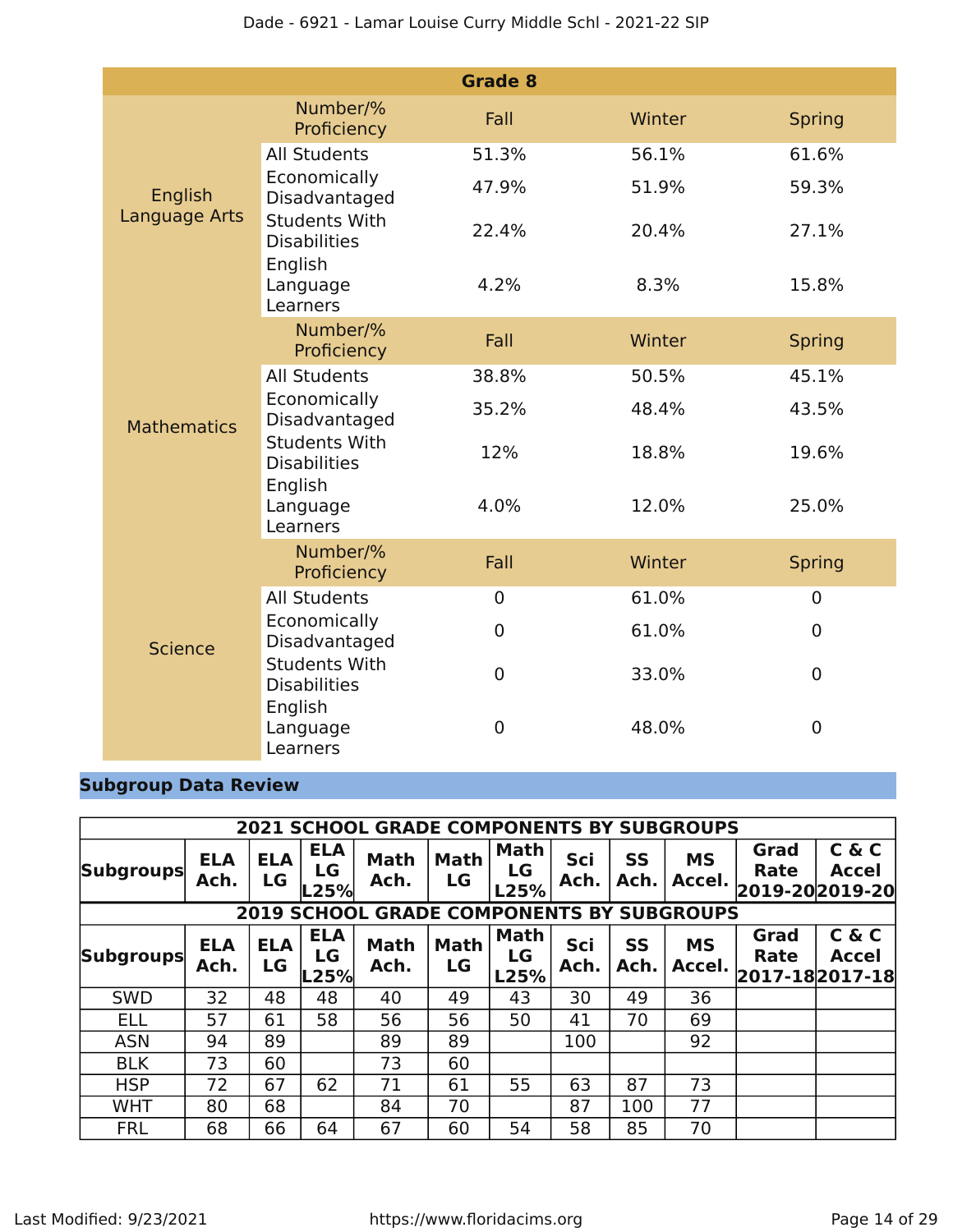|                  | <b>2018 SCHOOL GRADE COMPONENTS BY SUBGROUPS</b> |                  |                          |                     |                   |                           |             |                   |                     |                                        |                       |  |
|------------------|--------------------------------------------------|------------------|--------------------------|---------------------|-------------------|---------------------------|-------------|-------------------|---------------------|----------------------------------------|-----------------------|--|
| <b>Subgroups</b> | <b>ELA</b><br>Ach.                               | <b>ELA</b><br>LG | <b>ELA</b><br>LG<br>L25% | <b>Math</b><br>Ach. | <b>Math</b><br>LG | <b>Math</b><br>LG<br>L25% | Sci<br>Ach. | <b>SS</b><br>Ach. | <b>MS</b><br>Accel. | Grad<br><b>Rate</b><br>2016-17 2016-17 | C & C<br><b>Accel</b> |  |
| <b>SWD</b>       | 19                                               | 36               | 36                       | 32                  | 38                | 43                        | 14          | 61                |                     |                                        |                       |  |
| <b>ELL</b>       | 41                                               | 57               | 60                       | 42                  | 40                | 34                        | 32          | 72                | 48                  |                                        |                       |  |
| <b>ASN</b>       | 92                                               | 61               |                          | 88                  | 74                |                           |             | 90                | 90                  |                                        |                       |  |
| <b>BLK</b>       | 83                                               | 83               |                          | 78                  | 56                |                           |             |                   |                     |                                        |                       |  |
| <b>HSP</b>       | 68                                               | 61               | 53                       | 63                  | 54                | 45                        | 59          | 86                | 73                  |                                        |                       |  |
| <b>WHT</b>       | 64                                               | 59               |                          | 77                  | 73                |                           | 61          | 88                | 71                  |                                        |                       |  |
| <b>FRL</b>       | 65                                               | 60               | 55                       | 61                  | 54                | 46                        | 56          | 85                | 67                  |                                        |                       |  |

#### **ESSA Data Review**

This data has been updated for the 2018-19 school year as of 7/16/2019.

| <b>ESSA Federal Index</b>                                                       |                |
|---------------------------------------------------------------------------------|----------------|
| ESSA Category (TS&I or CS&I)                                                    | N/A            |
| <b>OVERALL Federal Index - All Students</b>                                     | 70             |
| <b>OVERALL Federal Index Below 41% All Students</b>                             | <b>NO</b>      |
| Total Number of Subgroups Missing the Target                                    | $\overline{0}$ |
| Progress of English Language Learners in Achieving English Language Proficiency | 84             |
| Total Points Earned for the Federal Index                                       | 701            |
| Total Components for the Federal Index                                          | 10             |
| <b>Percent Tested</b>                                                           | 100%           |

#### **Subgroup Data**

| <b>Students With Disabilities</b>                                         |           |  |  |  |  |
|---------------------------------------------------------------------------|-----------|--|--|--|--|
| Federal Index - Students With Disabilities                                | 42        |  |  |  |  |
| Students With Disabilities Subgroup Below 41% in the Current Year?        | <b>NO</b> |  |  |  |  |
| Number of Consecutive Years Students With Disabilities Subgroup Below 32% |           |  |  |  |  |
| <b>English Language Learners</b>                                          |           |  |  |  |  |
| Federal Index - English Language Learners                                 | 60        |  |  |  |  |
| English Language Learners Subgroup Below 41% in the Current Year?         | <b>NO</b> |  |  |  |  |
| Number of Consecutive Years English Language Learners Subgroup Below 32%  |           |  |  |  |  |
| <b>Asian Students</b>                                                     |           |  |  |  |  |
| Federal Index - Asian Students                                            | 92        |  |  |  |  |
| Asian Students Subgroup Below 41% in the Current Year?                    | <b>NO</b> |  |  |  |  |
| Number of Consecutive Years Asian Students Subgroup Below 32%             |           |  |  |  |  |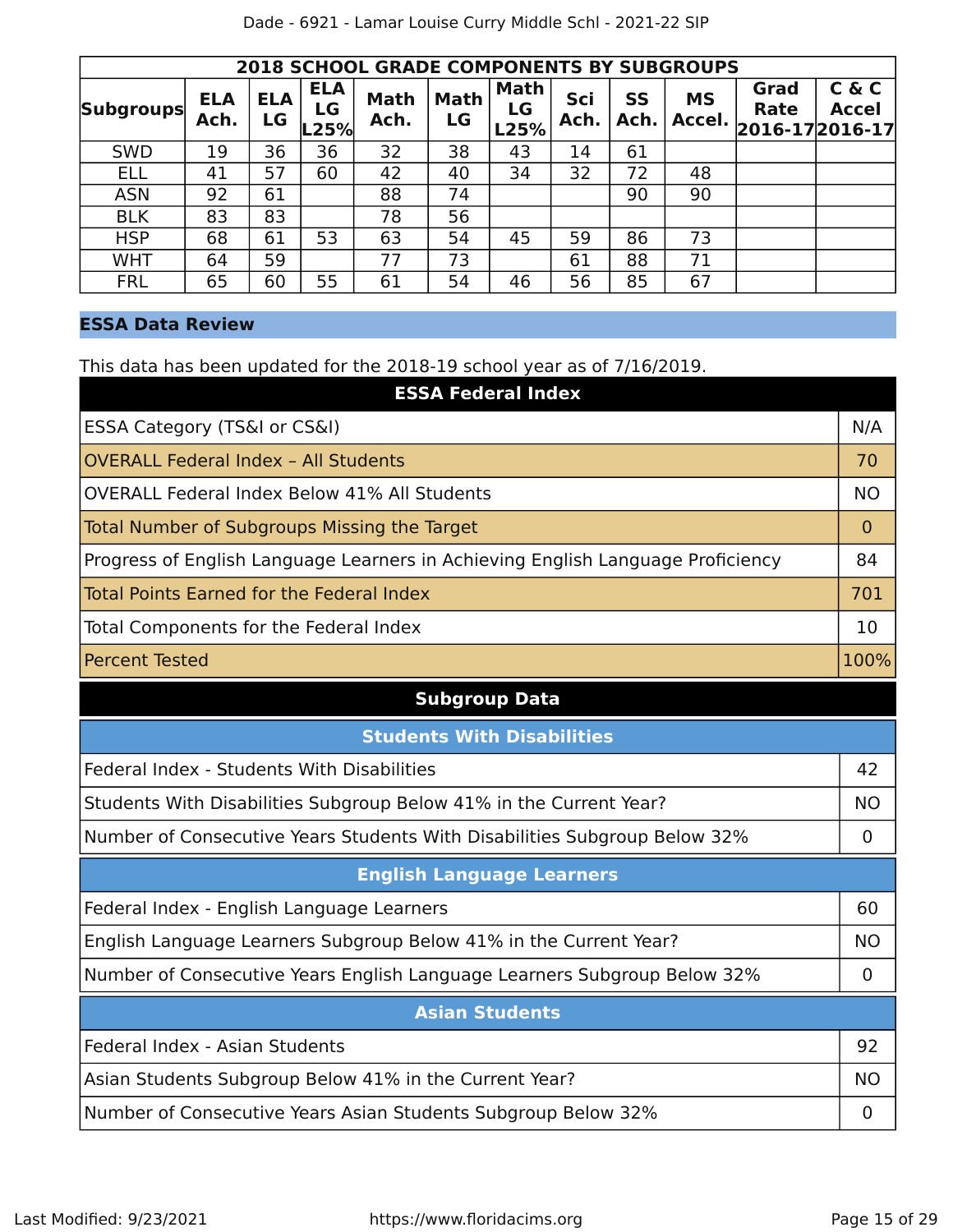Dade - 6921 - Lamar Louise Curry Middle Schl - 2021-22 SIP

| <b>Black/African American Students</b>                                                |             |  |  |  |  |
|---------------------------------------------------------------------------------------|-------------|--|--|--|--|
| Federal Index - Black/African American Students                                       | 67          |  |  |  |  |
| Black/African American Students Subgroup Below 41% in the Current Year?               |             |  |  |  |  |
| Number of Consecutive Years Black/African American Students Subgroup Below 32%        | 0           |  |  |  |  |
| <b>Hispanic Students</b>                                                              |             |  |  |  |  |
| Federal Index - Hispanic Students                                                     | 70          |  |  |  |  |
| Hispanic Students Subgroup Below 41% in the Current Year?                             | <b>NO</b>   |  |  |  |  |
| Number of Consecutive Years Hispanic Students Subgroup Below 32%                      | $\mathbf 0$ |  |  |  |  |
| <b>Multiracial Students</b>                                                           |             |  |  |  |  |
| Federal Index - Multiracial Students                                                  |             |  |  |  |  |
| Multiracial Students Subgroup Below 41% in the Current Year?                          | N/A         |  |  |  |  |
| Number of Consecutive Years Multiracial Students Subgroup Below 32%                   | 0           |  |  |  |  |
| <b>Native American Students</b>                                                       |             |  |  |  |  |
| Federal Index - Native American Students                                              |             |  |  |  |  |
| Native American Students Subgroup Below 41% in the Current Year?                      | N/A         |  |  |  |  |
| Number of Consecutive Years Native American Students Subgroup Below 32%               | 0           |  |  |  |  |
| <b>Pacific Islander Students</b>                                                      |             |  |  |  |  |
| Federal Index - Pacific Islander Students                                             |             |  |  |  |  |
| Pacific Islander Students Subgroup Below 41% in the Current Year?                     | N/A         |  |  |  |  |
| Number of Consecutive Years Pacific Islander Students Subgroup Below 32%              | 0           |  |  |  |  |
| <b>White Students</b>                                                                 |             |  |  |  |  |
| Federal Index - White Students                                                        | 81          |  |  |  |  |
| White Students Subgroup Below 41% in the Current Year?                                | NO.         |  |  |  |  |
| Number of Consecutive Years White Students Subgroup Below 32%                         | $\mathbf 0$ |  |  |  |  |
| <b>Economically Disadvantaged Students</b>                                            |             |  |  |  |  |
| Federal Index - Economically Disadvantaged Students                                   | 67          |  |  |  |  |
| Economically Disadvantaged Students Subgroup Below 41% in the Current Year?           | <b>NO</b>   |  |  |  |  |
| Number of Consecutive Years Economically Disadvantaged Students Subgroup Below<br>32% | 0           |  |  |  |  |

**Analysis**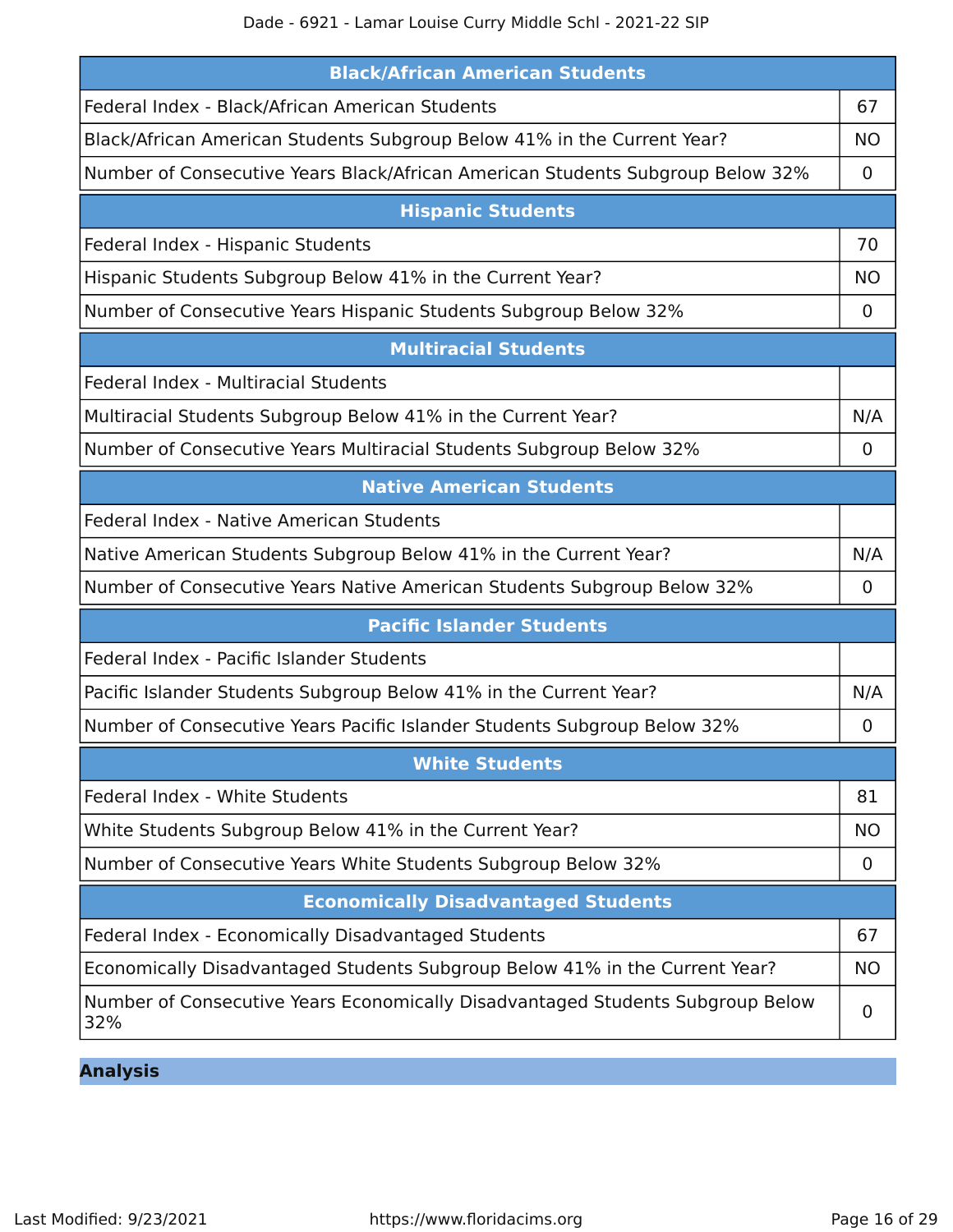#### **Data Analysis**

Answer the following analysis questions using the progress monitoring data and state assessment data, if applicable.

#### **What trends emerge across grade levels, subgroups and core content areas?**

2019 Data findings:

All ELA Subgroups Achievement increased except for black students which decreased by 10 percentage points.

All ELA Learning Gains increased except for black students which decreased by 23 percentage points.

All ELA Learning Gains L25 increased except for ELL which decreased by 2 percentage points.

Both ELA and Math Learning Gains L25 increased by at least 9 percentage points. All Math Achievement increased except for black students which decreased by 3 percentage points.

All Math Learning Gains increased except for white students which decreased by 3 percentage points.

#### 2021 data findings:

2021 FSA data demonstrates higher performance in ELA, Civics, Biology, Science as compared to other schools with similar student-body demographics.

ELA FSA data demonstrates a minor decrease in proficiency of 4 percentage points in 6th Grade as compared to 2019.

ELA FSA data demonstrates a minor decrease in proficiency of 6 percentage points in 7th grade as compared to 2019.

In Mathematics, the school decreased by 16 percentage points 6th Grade Mathematics as compared to 2019.

In Mathematics, the school decreased by 7 percentage points in 7th Grade Mathematics as compared to 2019.

In Mathematics, the school decreased by 38 percentage points in 8th Grade Mathematics as compared to 2019.

In 8th Grade Science, the school decreased by 21 percentage points as compared to 2019.

In Civics, the school decreased 11 percentage points as compared to 2019.

#### **What data components, based off progress monitoring and 2019 state assessments, demonstrate the greatest need for improvement?**

2019 data findings:

All ELA Subgroups Achievement increased except for black students which decreased by 10 percentage points.

All ELA Learning Gains increased except for black students which decreased by 23 percentage points.

#### 2021 data findings:

The greatest need for improvement based on the 2021 FSA data is the area of Mathematics.

8th Grade Mathematics proficiency dropped 38 percentage points as compared to 2019. An additional area for improvement will be to increase student performance in Algebra 1, which decreased by 27 percentage points.

**What were the contributing factors to this need for improvement? What new actions would need to be taken to address this need for improvement?**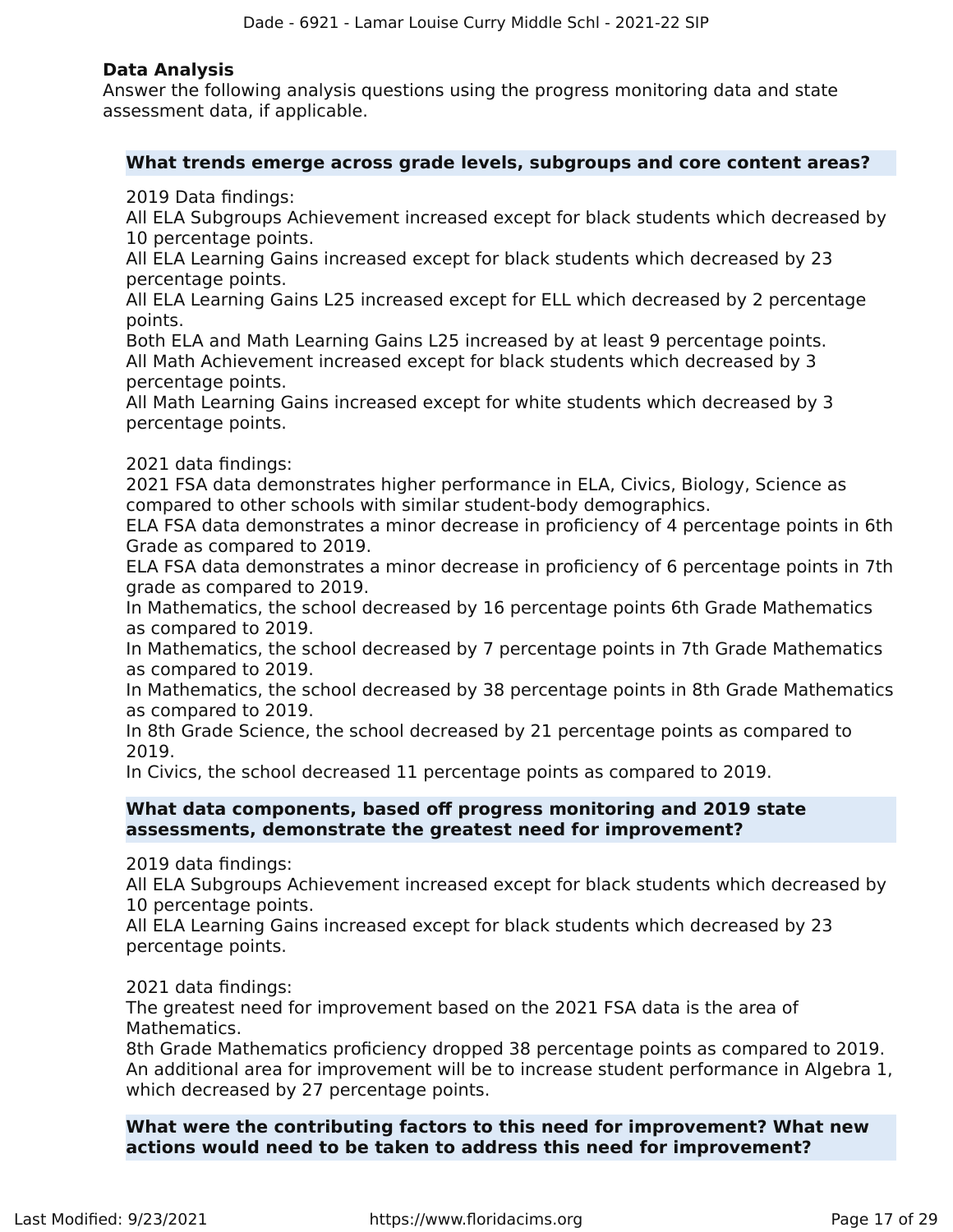2019 data findings:

For the last 3 years, we have been focused on providing before and after school tutoring and Saturday Academy. We will continue to focus on providing differentiated instruction to help meet the needs of our Black students. We will be strategic in planning and offering parent workshops through our Student Services Department to ensure academic success.

#### 2021 data findings:

The contributing factors that led to this need for improvement in Mathematics is the learning loss and academic gaps that occurred due to the negative effects on education caused by the pandemic. Many students were disengaged during virtual schooling which led a to decrease in student achievement across the board. Some new actions that will be implemented to address this need for improvement include the use of high-yield instructions strategies such as differentiated instruction and standards-based instruction.

#### **What data components, based off progress monitoring and 2019 state assessments, showed the most improvement?**

2019 data findings:

ELA Learning Gains L25 increased from 54% to 63% in 2019 FSA. Math Learning Gains L25 increased from 45% to 55% in 2019 FSA

#### 2021 data findings:

The Biology EOC data demonstrates highly consistent and sustained student performance as 100% of students scored a Level 3 or above. This matches the Biology EOC data from 2019 which also demonstrated 100% passing rate. Additionally, the school outperformed schools with similar demographics in the areas of ELA, Civics, and Science.

#### **What were the contributing factors to this improvement? What new actions did your school take in this area?**

2019 data findings:

We implemented a school-wide data driven instruction plan which included: data analysis, desegregation of data with all stakeholders (departmental, administrative, and student data chats), differentiated instruction within content areas, academic reviews conducted by student services. Some additional factors and strategies include, collaborative planning, after-school tutoring and Saturday Academy tutoring.

#### 2021 data findings:

The contributing factors that led to this sustained improvement include consistent parent/teacher communication, the use of differentiated instruction, implementation of higher-order thinking skills, offering students after school tutoring, and holding student data chats for students to take ownership of their learning.

#### **What strategies will need to be implemented in order to accelerate learning?**

To accelerate learning this school year, teachers will implement both remediation and enrichment strategies in instruction. The use of differentiated instruction will be incorporated across the curriculum. Teachers will utilize instructional resources such as Edgenuity, Commonlit, iReady, Khan Academy, and CK-12 to address their learners' needs. Furthermore, extended learning opportunities will be afforded to students through after school tutoring and our Saturday Academy in Reading, Mathematics, Science, and Civics. The school will also offer Intensive Reading to Level 1 and 2 students as well as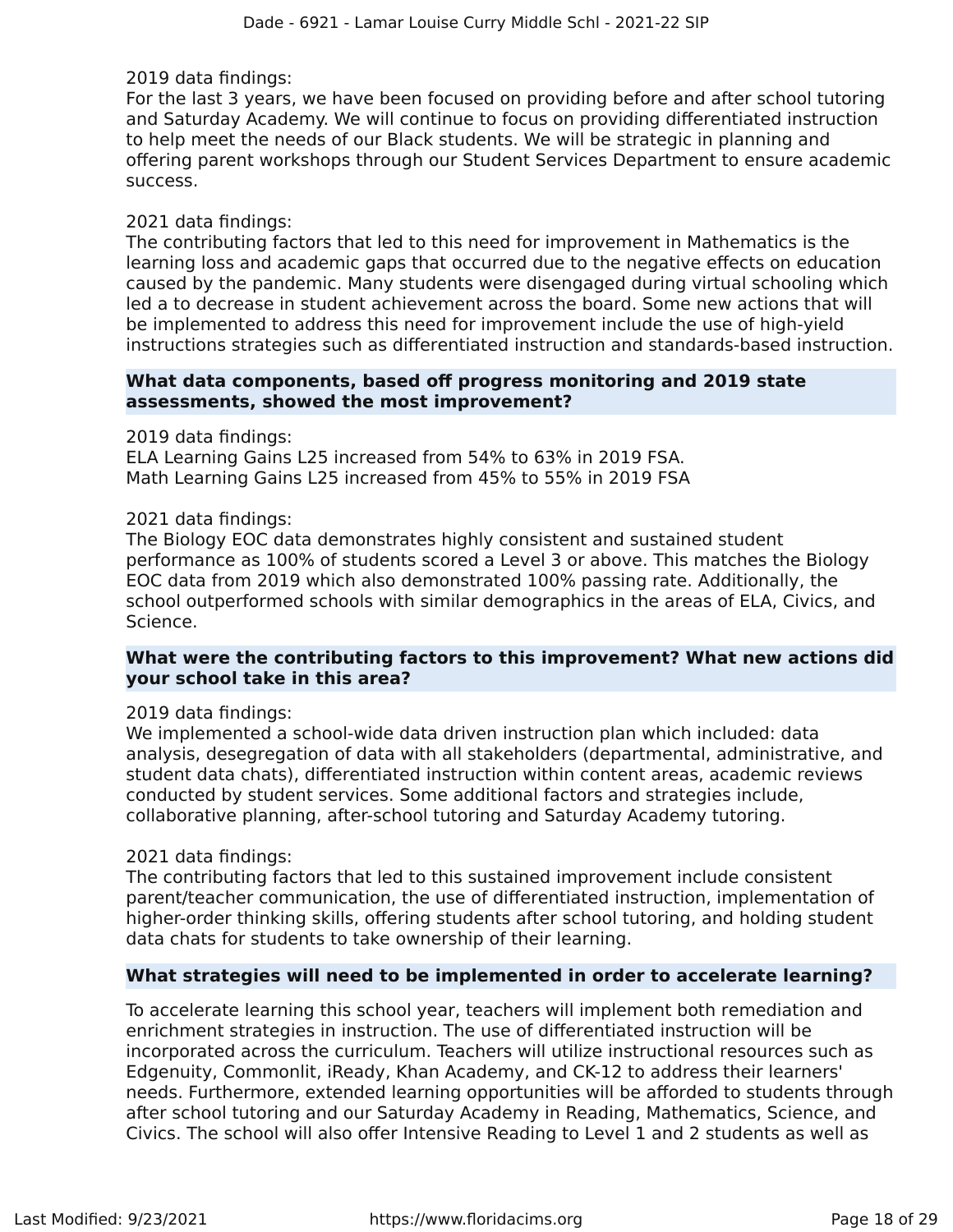pull-out interventions in Mathematics for Level 1 and 2 students. Additionally, the Student Services Department will continue to provide parents with workshops to better support student learning at home.

#### **Based on the contributing factors and strategies identified to accelerate learning, describe the professional development opportunities that will be provided at the school to support teachers and leaders.**

The School Leadership Team plans to offer teachers both meaningful and relevant professional development opportunities to improve instructional practice. Professional development trainings on data-driven instruction will help teachers better support students by targeting student deficiencies and opportunities for growth. Furthermore, the school will offer teachers professional development in the effective use of educational technology to increase student engagement. Additionally, the school will offer teachers professional development in the area of differentiated instruction. The implementation of differentiated instruction will support the reduction of achievement gaps.

#### **Provide a description of the additional services that will be implemented to ensure sustainability of improvement in the next year and beyond.**

Additional services that will be implemented to ensure sustainability of improvement include a thorough analysis of student performance data. Teachers will collaborate and share best practices during departmental meetings. Students will be afforded extended learning opportunities such as after-school tutoring, Saturday Academy tutoring, pull-out Mathematics interventions, and Intensive Reading for students not at grade level.

### **Part III: Planning for Improvement**

<span id="page-18-0"></span>**Areas of Focus:**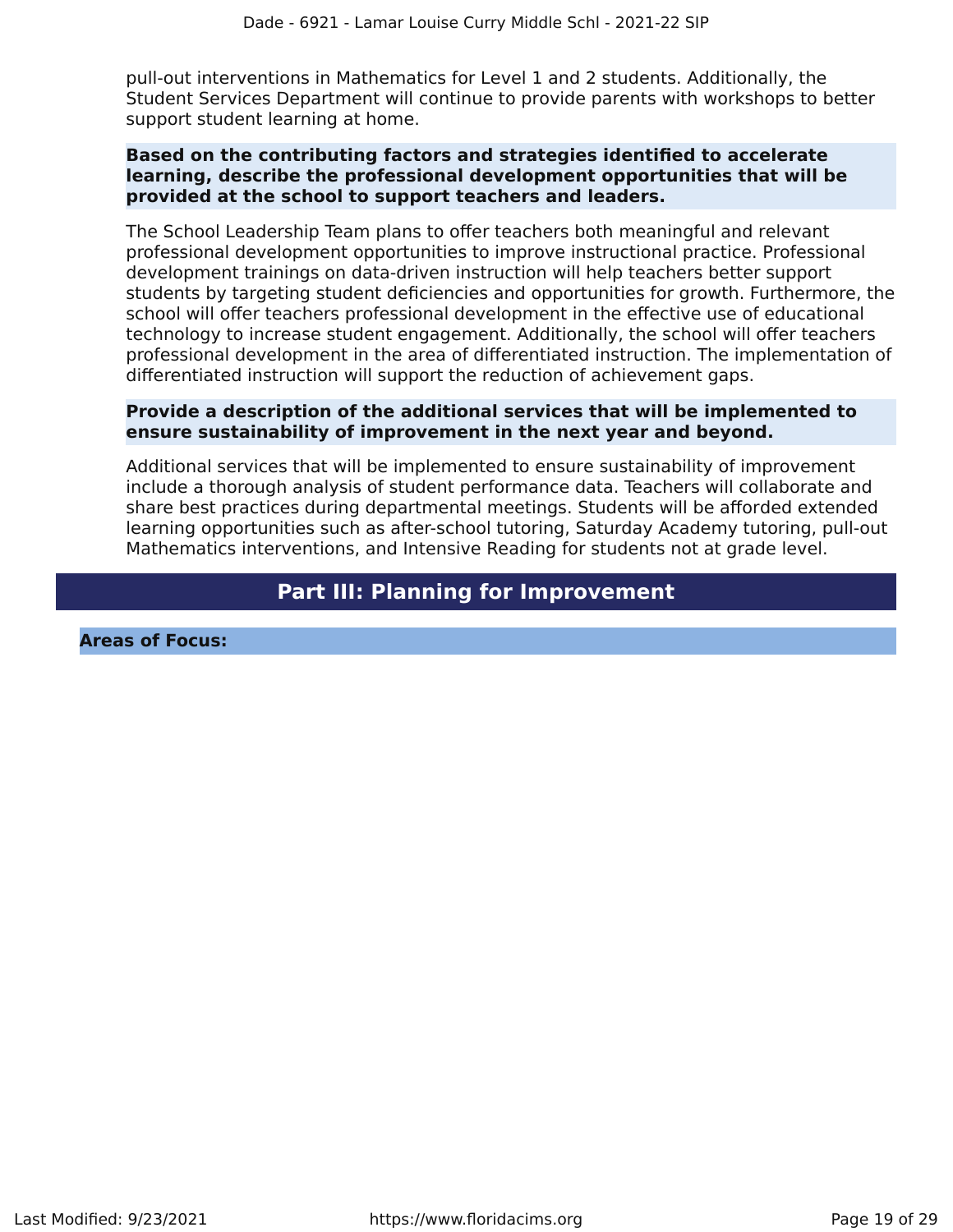| #1. Instructional Practice specifically relating to Differentiation |  |  |  |  |  |
|---------------------------------------------------------------------|--|--|--|--|--|
|---------------------------------------------------------------------|--|--|--|--|--|

| Area of<br><b>Focus</b><br><b>Description</b><br>and<br><b>Rationale:</b> | We selected the area of differentiation to ensure continued growth and<br>progress in learning gains for all students. Based on the 2021 FSA data there<br>was a decrease in performance across all grade levels in ELA and<br>Mathematics. The 2021 FSA ELA data indicates a 4% decrease in proficiency<br>in 6th Grade, 6% in 7th Grade, and 14% decrease in 8th Grade as compared<br>to 2019. Furthermore, the 2021 FSA Mathematics data indicates a 16%<br>decrease in 6th Grade, 7% decrease in 7th Grade, and 38% decrease in 8th<br>Grade as compared to 2019. This data indicates the importance of<br>implementing differentiated instruction to fill the academic gaps and learning<br>loss caused by the pandemic. Furthermore, there will be an emphasis on<br>data-driven instruction to address the learning needs of each child. |
|---------------------------------------------------------------------------|-------------------------------------------------------------------------------------------------------------------------------------------------------------------------------------------------------------------------------------------------------------------------------------------------------------------------------------------------------------------------------------------------------------------------------------------------------------------------------------------------------------------------------------------------------------------------------------------------------------------------------------------------------------------------------------------------------------------------------------------------------------------------------------------------------------------------------------------------|
| <b>Measureable</b><br><b>Outcome:</b>                                     | If we successfully implement differentiation, results from district topic<br>assessments in ELA, Mathematics, Science, and Civics will demonstrate 1%<br>growth by the end of the First-Nine Weeks. Furthermore, the school's<br>intended outcome is to increase ELA proficiency, ELA Learning Gains, ELA<br>Learning Gains of the Lowest 25% by 1% as evidenced by the 2022 Florida<br>Standards Assessment. Additionally, the school will diligently work to<br>increase proficiency in Mathematics by 4% as well as increasing Mathematics<br>Learning Gains and Mathematics Learning Gains of the Lowest 25% by 15%<br>as evidenced by the 2022 Florida Standards Assessment.                                                                                                                                                               |
| <b>Monitoring:</b>                                                        | The School Leadership Team will conduct quarterly data chats with teachers<br>and follow-up with regular walkthroughs to ensure quality instruction is<br>taking place. The School Leadership team will monitor performance data<br>including diagnostic assessments, district topic assessments, mid-year<br>assessments, and student academic grades. Administrators will review lesson<br>plans for indication of differentiation. Data analysis of formative assessments<br>of all students will be reviewed to observe progress. Extended learning<br>opportunities will be provided for all students to include enrichment and<br>remediation.                                                                                                                                                                                            |
| <b>Person</b><br>responsible<br>for<br>monitorina<br>outcome:             | Jean Baril (pr6921@dadeschools.net)                                                                                                                                                                                                                                                                                                                                                                                                                                                                                                                                                                                                                                                                                                                                                                                                             |
| <b>Evidence-</b><br>based<br><b>Strategy:</b>                             | Within the Targeted Element of Differentiation, our school will focus on the<br>evidence-based strategy of Data-Driven Instruction. Data-Driven instruction<br>will assist in accelerating the learning gains of all our students. Data-Driven<br>instruction will be monitored through departmental and administrative data<br>chats to drive instructional planning and data-driven conversations.                                                                                                                                                                                                                                                                                                                                                                                                                                            |
| <b>Rationale</b><br>for<br><b>Evidence-</b><br>based<br><b>Strategy:</b>  | Data-Driven instruction will ensure that teachers are using relevant, recent,<br>and aligned data to plan lessons that are customized to student needs.<br>Teachers will continually make adjustments to their instruction, plans, and<br>instructional delivery as new data becomes available.                                                                                                                                                                                                                                                                                                                                                                                                                                                                                                                                                 |
|                                                                           |                                                                                                                                                                                                                                                                                                                                                                                                                                                                                                                                                                                                                                                                                                                                                                                                                                                 |

#### **Action Steps to Implement**

8/31 - 10/28 - Teachers will utilize diagnostic and assessment data to create flexible instructional groups and provide cooperative learning activities that support academic growth for all learners. As a result, students will develop ownership and responsibility for their own learning.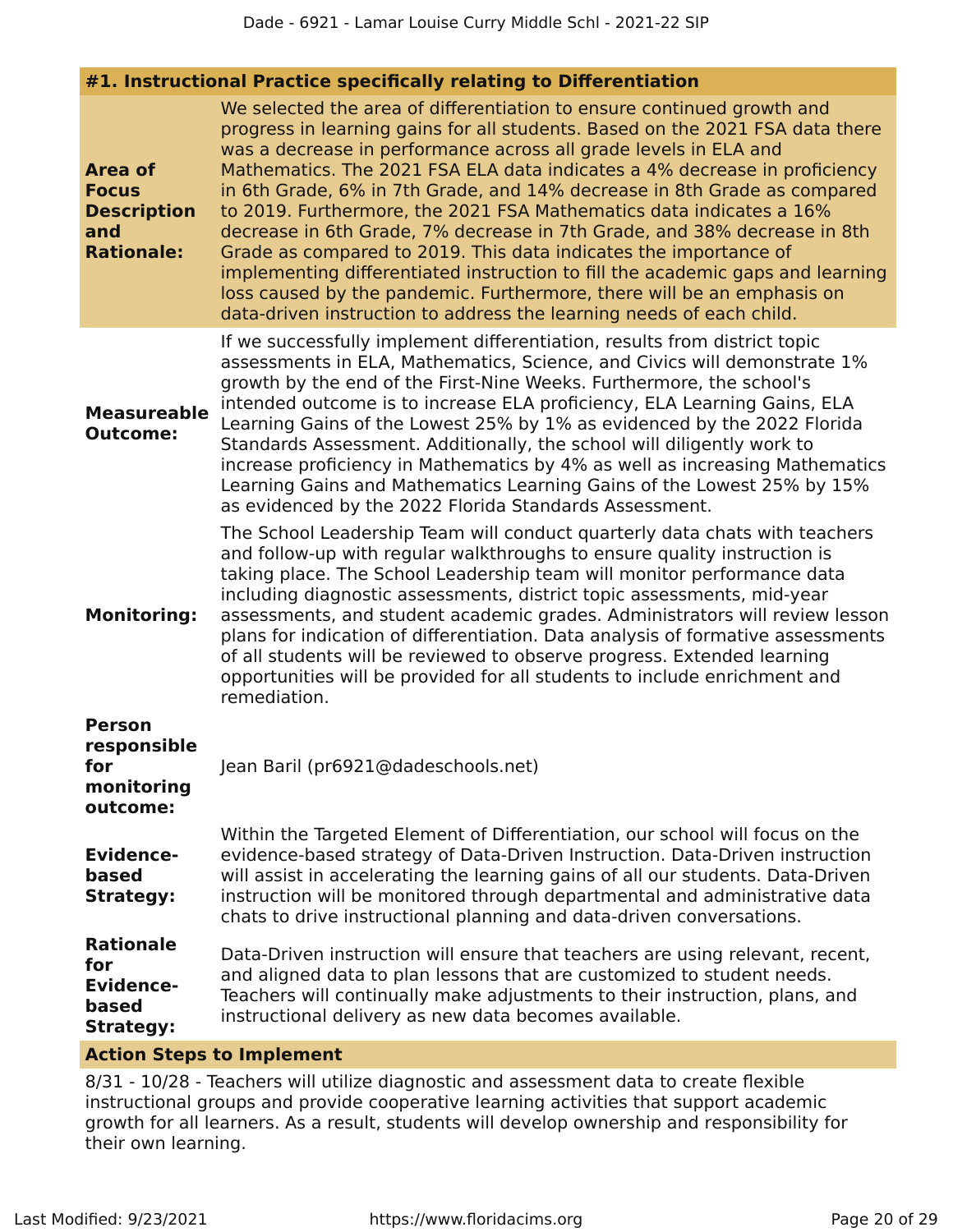# **Person Responsible** Jean Baril (pr6921@dadeschools.net)

8/31 - 10/28 - The Curriculum Leaders will schedule grade level meetings weekly to maximize the opportunities for the teachers to collaborate and share best teaching strategies. As a result, teacher instructional capacity will increase to better support student achievement.

#### **Person Responsible** Guillermo Cortez (guillermocortez@dadeschools.net)

8/31 - 10/28 - Benchmark assessment data will be collected and used to determine the need for reteaching, practice, or enrichment. Hands-on activities will be distributed to student groups based on benchmarks identified through the assessment data. As a result, appropriate remediation and enrichment practices will be afforded to students based on need.

#### **Person Responsible** Janet Boue (jboue@dadeschools.net)

8/31 - 10/28 - Students will read assigned passage in CommonLit, annotate the text, and complete the pass score requirement (70%) on a per class basis. The last 20 minutes of class will be set aside for differentiated instruction; teachers will utilize this time for data chats. As a result, students' reading comprehension skills and understanding will improve.

**Person Responsible** Guillermo Cortez (guillermocortez@dadeschools.net)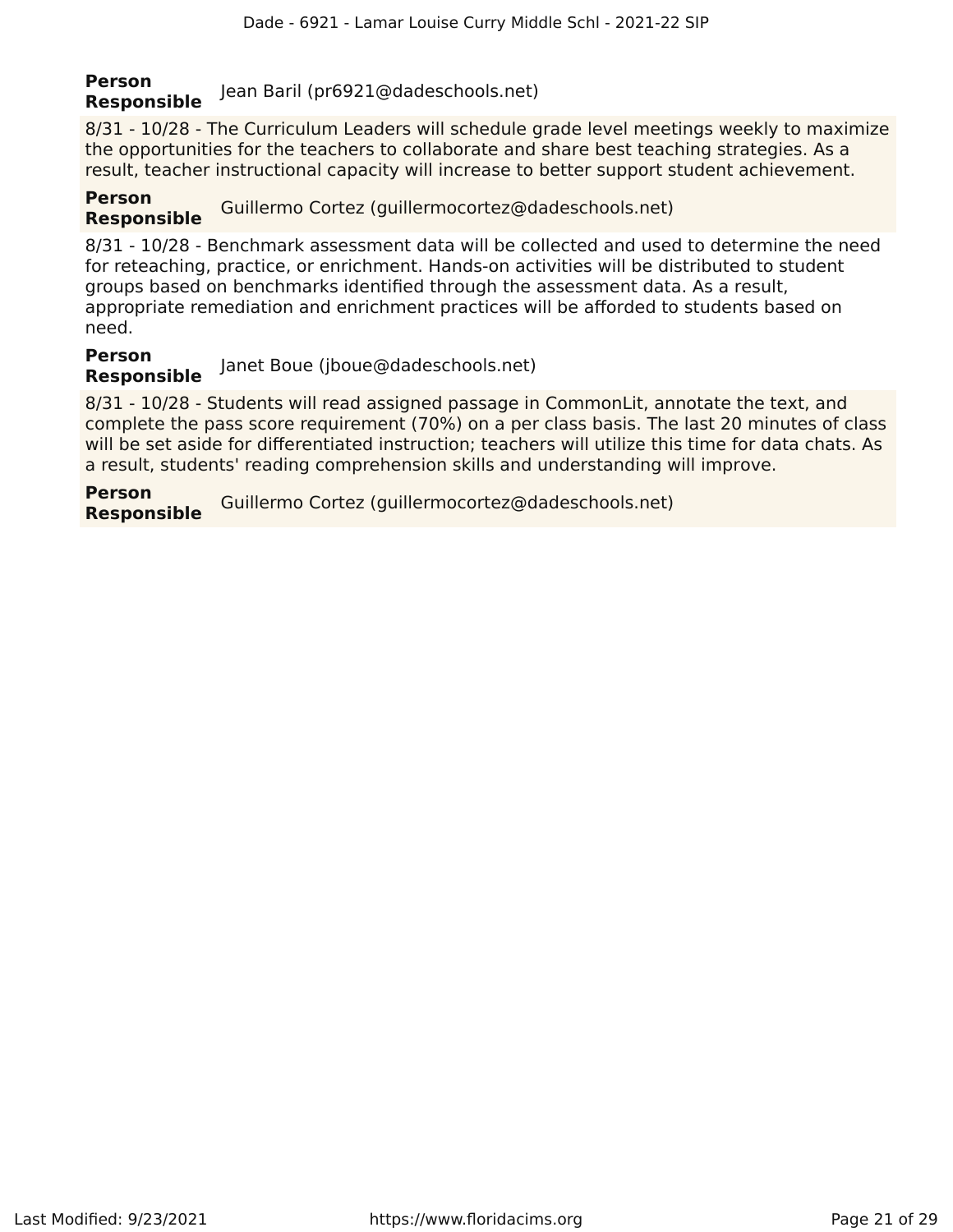| #2. Instructional Practice specifically relating to Standards-aligned Instruction |                                                                                                                                                                                                                                                                                                                                                                                                                                                                                                                                                                                                                                                                                                                                                                                                                                             |  |  |  |
|-----------------------------------------------------------------------------------|---------------------------------------------------------------------------------------------------------------------------------------------------------------------------------------------------------------------------------------------------------------------------------------------------------------------------------------------------------------------------------------------------------------------------------------------------------------------------------------------------------------------------------------------------------------------------------------------------------------------------------------------------------------------------------------------------------------------------------------------------------------------------------------------------------------------------------------------|--|--|--|
| <b>Area of</b><br><b>Focus</b><br><b>Description</b><br>and<br><b>Rationale:</b>  | Standards-aligned Instruction was identified as a critical need because of the<br>2021-2022 implementation of the new B.E.S.T. standards in the area of ELA.<br>Additionally, it is crucial for teachers across the curriculum to align<br>instruction to the standards and benchmarks that are assessed to increase<br>student achievement. It is imperative for teachers to utilize district provided<br>resources, pacing guides, and curriculum resources. The 2021 assessment<br>data indicates a decrease of 37% in Algebra I, 11% decrease in Geometry,<br>21% decrease in 8th Grade Science, and 11% decrease in Civics as compared<br>to 2019. The monitoring of standards-aligned instruction will allow us to<br>gauge student progress towards the expected level of student achievement<br>in the 2022 state-wide assessments. |  |  |  |
| <b>Measureable</b><br><b>Outcome:</b>                                             | If we successfully implement Standards-aligned Instruction, results from<br>district topic assessments will increase by 1% point in ELA, Mathematics,<br>Science, and Civics by the end of the First Nine-Weeks. Furthermore, the<br>school's intended outcome is to increase ELA proficiency, ELA Learning Gains,<br>ELA Learning Gains of the Lowest 25% by 1% as evidenced by the 2022<br>Florida Standards Assessment. Additionally, the school will diligently work to<br>increase proficiency in Mathematics by 4% as well as increasing Mathematics<br>Learning Gains and Mathematics Learning Gains of the Lowest 25% by 15%<br>as evidenced by the 2022 Florida Standards Assessment.                                                                                                                                              |  |  |  |
| <b>Monitoring:</b>                                                                | The Language Arts Department chair will conduct weekly meetings to share<br>best practices and provide feedback. Administrators will review lesson plans<br>to ensure compliance with B.E.S.T. standards. Data analysis of formative<br>assessments of all students will be reviewed to observe progress.                                                                                                                                                                                                                                                                                                                                                                                                                                                                                                                                   |  |  |  |
| <b>Person</b><br>responsible<br>for<br>monitoring<br>outcome:                     | Jean Baril (pr6921@dadeschools.net)                                                                                                                                                                                                                                                                                                                                                                                                                                                                                                                                                                                                                                                                                                                                                                                                         |  |  |  |
| <b>Evidence-</b><br>based<br>Strategy:                                            | The evidence-based strategy that will be utilized for this Area of Focus is<br>Effective Curriculum and Resource Utilization.                                                                                                                                                                                                                                                                                                                                                                                                                                                                                                                                                                                                                                                                                                               |  |  |  |
| <b>Rationale</b><br>for<br><b>Evidence-</b><br>based<br><b>Strategy:</b>          | Effective Curriculum and Resource Utilization was selected as the strategy for<br>this Area of Focus because it is essential for teachers to utilize district<br>adopted resources, pacing guides, and curriculum guides for instruction and<br>maximize learning.                                                                                                                                                                                                                                                                                                                                                                                                                                                                                                                                                                          |  |  |  |

#### **Action Steps to Implement**

8/31 - 10/28 - Teachers will utilize technology-based platforms such as Edgenuity, Khan Academy, iReady and CPALMS to support standards-based instruction and increase student achievement. As a result, students will learn and master benchmarks aligned to district pacing guides.

#### **Person Responsible** Guillermo Cortez (guillermocortez@dadeschools.net)

8/31 - 10/28 - Teachers will display standard being covered on board and have students copy it on their notebook along with key vocabulary. Additionally, teachers will have data chats with students to communicate their learning progression and develop a plan of action to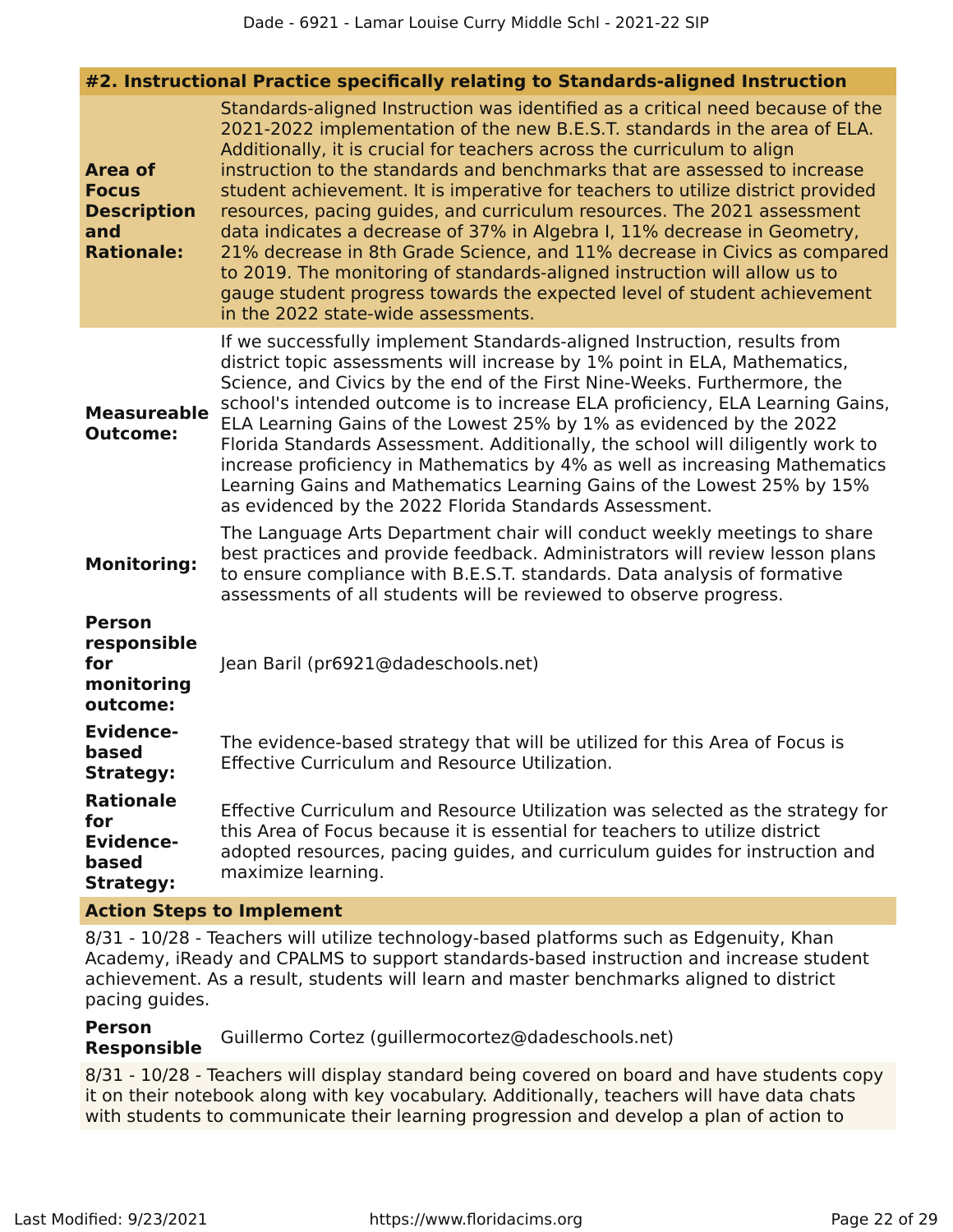maximize student learning gains. As a result, students will become familiarized with the expressed goals and expectations.

#### **Person Responsible** Jean Baril (pr6921@dadeschools.net)

8/31 - 10/28 - Nearpod slideshows will be used to implement interactive whole group instruction of specific benchmarks and provide a different perspective on those lessons. As a result, student engagement will be maximized due the infusion of interactive educational technology.

**Person Responsible** Raul Anduray (raul2023@dadeschools.net)

8/31 - 10/28 - To support instruction, teachers will assign Edgenuity lessons by standards. Edgenuity will provide video demonstrations for each lesson, practice session for understanding, student participation in assignments, guided notes to assist during the session, and an assessment at the conclusion of each lesson to support instruction. An ELA Standards/Lesson Log will be completed for data assessment purposes. As a result, students will receive supplemental support to master benchmarks.

**Person Responsible** Judy Thomas (juthomas@dadeschools.net)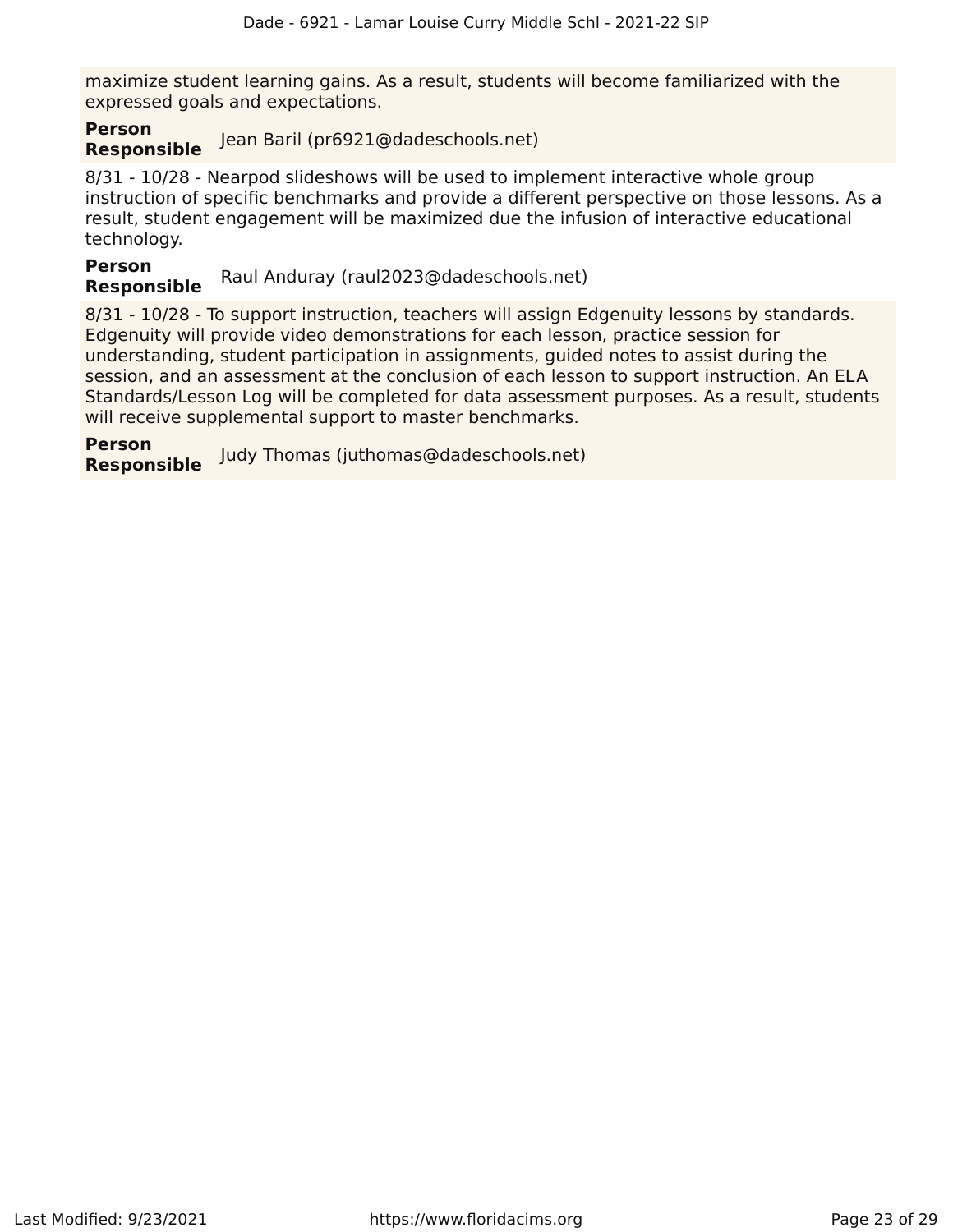|                                                                           | #3. Culture & Environment specifically relating to Social Emotional Learning                                                                                                                                                                                                                                                                                                                                                |
|---------------------------------------------------------------------------|-----------------------------------------------------------------------------------------------------------------------------------------------------------------------------------------------------------------------------------------------------------------------------------------------------------------------------------------------------------------------------------------------------------------------------|
| Area of<br><b>Focus</b><br><b>Description</b><br>and<br><b>Rationale:</b> | The School Leadership Team selected Social Emotional Learning due to the<br>student responses to the 2021 School Climate survey. The School Leadership<br>feels it is important to promote student voice and students' sense of<br>belonging to the school. Additionally, the school feels it is important to<br>support students' Social and Emotional needs due to the negative effects<br>experienced from the pandemic. |
| <b>Measureable</b><br><b>Outcome:</b>                                     | If we successfully implement the Targeted Element of Social Emotional<br>Learning we will see an increase in positive responses in the 2021-2022<br>School Climate survey for students.                                                                                                                                                                                                                                     |
| <b>Monitoring:</b>                                                        | This Area of Focus will be closely monitored by the School Leadership Team<br>through Restorative Justice Practices circles completed as evidence by district<br>surveys. The Student Services Department will conduct Parent Workshops<br>with a focus on Social and Emotional Learning to supports students at home.                                                                                                      |
| <b>Person</b><br>responsible<br>for<br>monitoring<br>outcome:             | Israel Rodrguez (irodriguez5@dadeschools.net)                                                                                                                                                                                                                                                                                                                                                                               |
| <b>Evidence-</b><br>based<br><b>Strategy:</b>                             | The evidence-based strategy selected by the School Leadership Team for this<br>Area of Focus is Social and Emotional Learning.                                                                                                                                                                                                                                                                                              |
| <b>Rationale</b><br>for<br><b>Evidence-</b><br>based<br><b>Strategy:</b>  | Social and Emotional Learning was chosen as the evidence-based strategy<br>for this Area of Focus because the School Leadership Team believes that it<br>will help students build positive relationships and develop empathy for<br>others.                                                                                                                                                                                 |
|                                                                           |                                                                                                                                                                                                                                                                                                                                                                                                                             |

#### **Action Steps to Implement**

8/31 - 10-28 - School-wide Restorative Justice Practices activities will be implemented weekly on Mondays through first block to build student and staff connections. Additionally, staff members will hold RJP circles to provide students a voice and a safe place to express themselves. As a result, positive relationships between students and staff members will increase as well as providing students a safe environment to express themselves.

#### **Person Responsible** Israel Rodrguez (irodriguez5@dadeschools.net)

8/31 - 10/28 - The Student Services Department will share and promote lessons that focus on Values Matter, Goal Setting, Self-Efficacy and Self-Confidence. The value of the month will be promoted throughout the school day. As a result, students will learn values and build positive character traits to help them succeed in school.

**Person Responsible** Patricia Ortega (165135@dadeschools.net)

8/31 - 10/28 - Students will be given the opportunity to participate in interest-based clubs such as Art Club, FCCLA, FEA, Curry Cares, Student Council, Fishing Club, National Junior Honor Society, SECME, Yearbook Club, and Geography Club to strengthen their connections with teachers, staff, and peers. As a result, students will develop a strong connection and sense of belonging to the school.

**Person Responsible** Janet Boue (jboue@dadeschools.net)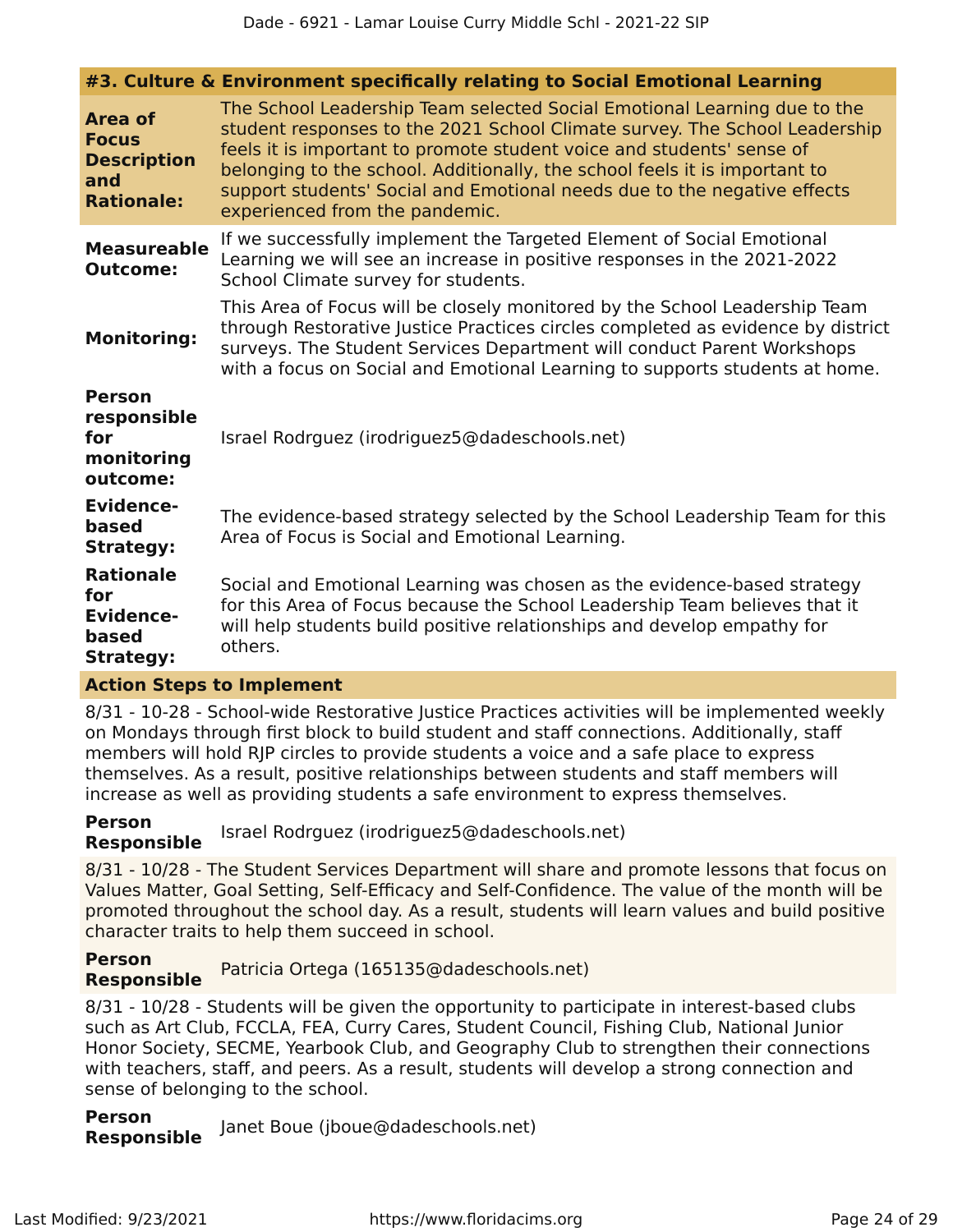8/31 - 10/28 - The School Leadership Team will create a student survey using Jotforms to gauge the experience of students at the school as a follow up to the SIP Mid-Year Student Survey. As a result, the School Leadership Team will be able to evaluate and make changes to processes and systems in place at the school.

**Person** Guillermo Cortez (guillermocortez@dadeschools.net)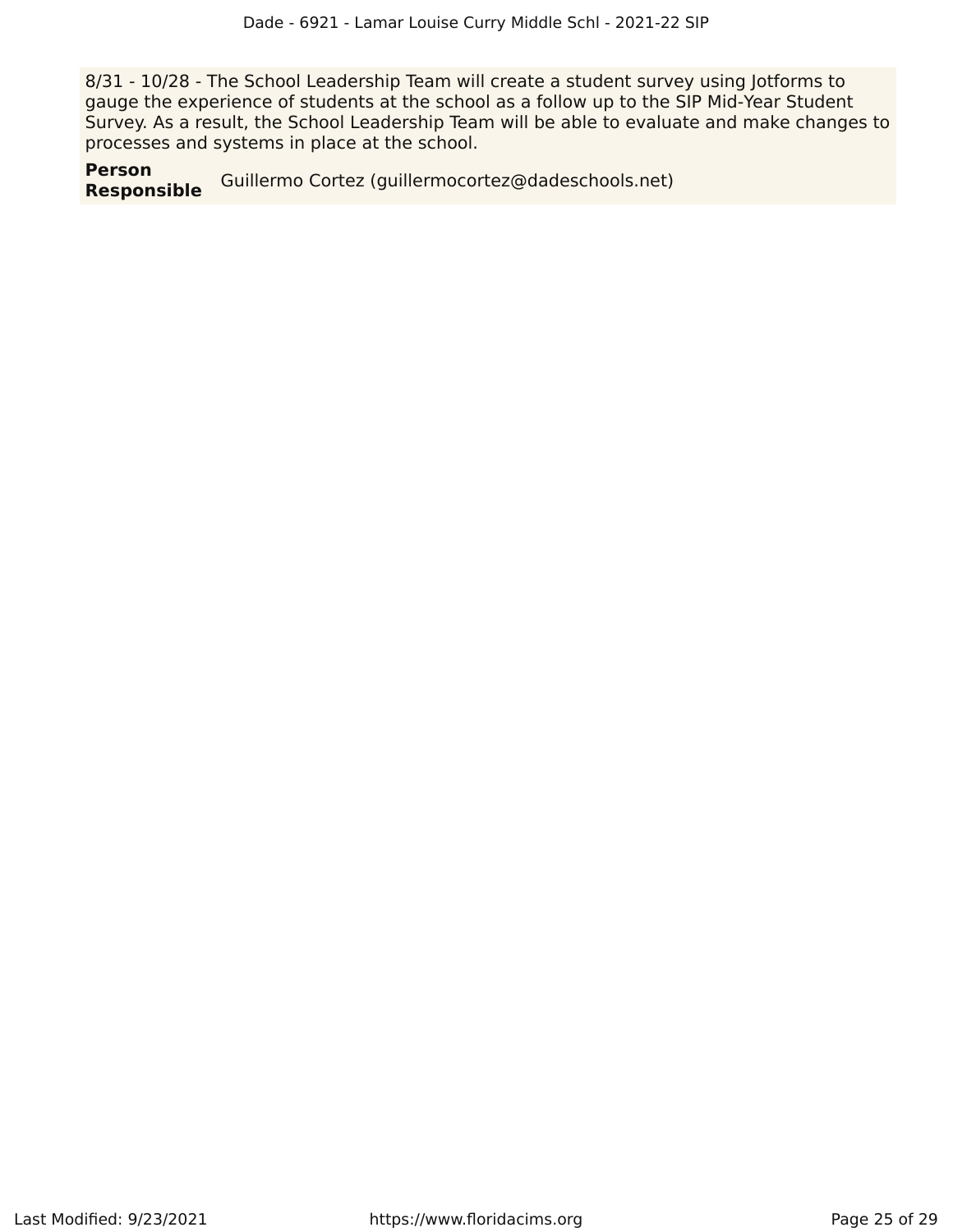| <b>Area of</b><br><b>Focus</b><br><b>Description</b><br>and<br><b>Rationale:</b> | Based on the data from the School Climate survey and SIP survey we<br>selected the Targeted Element of Instructional Leadership Team. This strategy<br>is important to our school because our goal is to empower our stakeholders<br>and build leadership capacity. The School Leadership Team strongly believes<br>to increase student achievement all members of the school community must<br>work together and collaborate towards a common goal.                                                                                                                                                                                                                                                                                                   |
|----------------------------------------------------------------------------------|--------------------------------------------------------------------------------------------------------------------------------------------------------------------------------------------------------------------------------------------------------------------------------------------------------------------------------------------------------------------------------------------------------------------------------------------------------------------------------------------------------------------------------------------------------------------------------------------------------------------------------------------------------------------------------------------------------------------------------------------------------|
| <b>Measureable</b><br><b>Outcome:</b>                                            | If we continue to effectively provide teachers leadership opportunities,<br>responses from the 2021-2022 School Improvement Survey will demonstrate<br>sustained results as compared to the 2020-2021 School Improvement Survey.<br>In the 2020-2021 School Improvement Survey, 100% of teachers felt that all<br>staff members had opportunities to be considered for leadership roles.                                                                                                                                                                                                                                                                                                                                                               |
| <b>Monitoring:</b>                                                               | The Area of Focus of Leadership and its Targeted Element of Instructional<br>Leadership Team will be closely monitored by the School Leadership Team to<br>ensure it is being implemented with fidelity. The school will continue to<br>provide faculty and staff members opportunities for leadership and<br>advancement. Open leadership positions will be advertised to all<br>stakeholders to determine which individuals are interested in performing the<br>role. The school's PLST will support teachers to improve instructional practice<br>and increase student achievement. Stakeholders will be afforded the<br>opportunity to take part in the decision-making process at the school during<br>faculty, EESAC, and departmental meetings. |
| <b>Person</b><br>responsible<br>for<br>monitoring<br>outcome:                    | Jean Baril (pr6921@dadeschools.net)                                                                                                                                                                                                                                                                                                                                                                                                                                                                                                                                                                                                                                                                                                                    |
| <b>Evidence-</b><br>based<br><b>Strategy:</b>                                    | The evidence-based strategy the School Leadership Team selected to<br>implement for this Area of Focus is Shared Leadership. Shared Leadership will<br>be closely monitored by the School Leadership Team through stakeholder<br>attendance and participation in meetings as well as the input and feedback<br>received.                                                                                                                                                                                                                                                                                                                                                                                                                               |
| <b>Rationale</b><br>for<br><b>Evidence-</b><br>based<br><b>Strategy:</b>         | This strategy was selected because the School Leadership Team strongly<br>believes that our goals and objectives can only be met if members of the<br>school community work together to solve problems and create an engaging<br>school climate. Shared leadership will promote a sense of responsibility and<br>accountability for all.                                                                                                                                                                                                                                                                                                                                                                                                               |

#### **Action Steps to Implement**

8/31 - 10/28 - The Curriculum Council will meet with the School Leadership Team on a regular basis to evaluate the effectiveness of academic programs and instructional strategies. Additionally, the Curriculum Council will disseminate and share information with members of their department to empower and build teacher capacity. As a result, all faculty and staff will be afforded opportunities to provide feedback and input on the academic program being implemented.

# **Person**

Jean Baril (pr6921@dadeschools.net)

8/31 - 10/28 - The school's EESAC will provide an opportunity for all stakeholders to participate in the decision-making process and to prioritize resources as well as instructional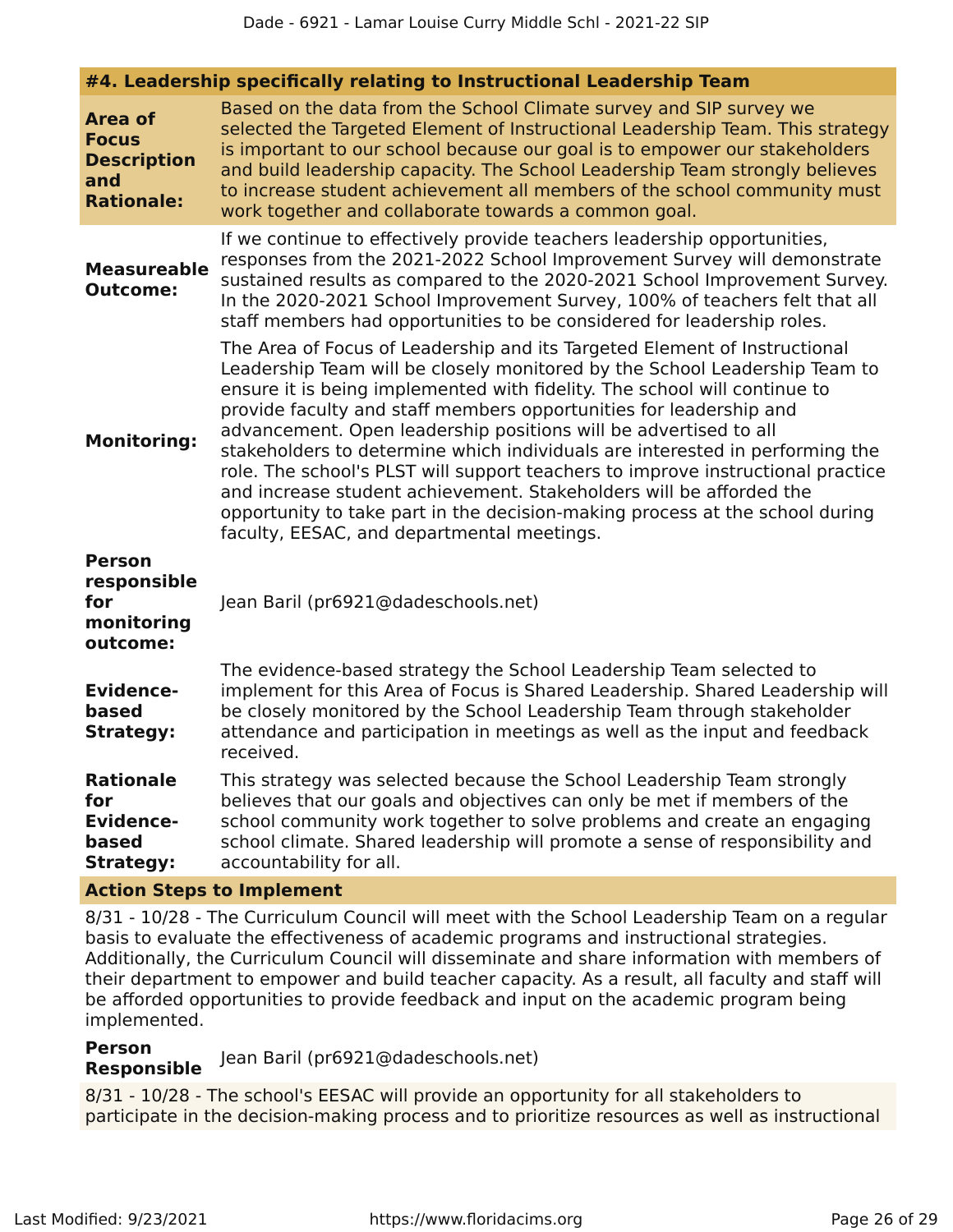programs. As a result, all school members will feel empowered and hold themselves accountable for our school's success.

#### **Person Responsible** Janet Boue (jboue@dadeschools.net)

8/31 - 10/28 - The school's SIP Impact Review Team will monitor and evaluate the implementation steps of the School Improvement Process and will collect evidence and provide feedback as well as make recommendations. As a result, teacher leaders will support colleagues to improve instructional practice and facilitate professional development trainings.

#### **Person Responsible** Guillermo Cortez (guillermocortez@dadeschools.net)

8/31 - 10/28 - The School Leadership team will identify teacher leaders to serve as facilitators for professional development trainings. Teacher leaders will share their expertise and contribute to the professional growth of their colleagues. As a result, teachers will gain valuable knowledge and learn effective instructional strategies. Additionally, teacher leaders will develop and grow their leadership skills.

**Person Responsible** Guillermo Cortez (guillermocortez@dadeschools.net)

#### **Additional Schoolwide Improvement Priorities**

Using the [SafeSchoolsforAlex.org,](https://www.safeschoolsforalex.org/fl-school-safety-dashboard/) compare the discipline data of the school to discipline data across the state and provide primary or secondary areas of concern that the school will monitor during the upcoming school year. Include how the school culture and environment will be monitored through the lens of behavior or discipline data.

**The School Leadership Team analyzed discipline data from the PowerBI Dashboards to determine areas of concern to closely monitor this school year. The data analysis indicates that 3% of our student body received at least one discipline referral this school year matching the District average. However, it is of the concern that when comparing to other Tier 1 schools the percentage was 1% higher. Furthermore, the data also indicates that 2% of our students received 2 or more disciplinary referrals as compared to 1% in the district. It is also of concern that 5% of our 6th Grade students received a discipline referral as compared to 3% and 2% in 7th and 8th grade respectively. The school will hold student orientations to discuss expectations of behavior for students. Additionally, the school will implement a progressive discipline plan that adheres to the Code of Student Conduct when handling discipline issues. The Code of Student Conduct was shared with all stakeholders and posted on the school's website. Furthermore, the school will provide students a positive behavior support system to recognize and reward good behavior. Additionally, the Student Services Department will promote Values Matters and conduct anti-bullying lessons in classrooms.**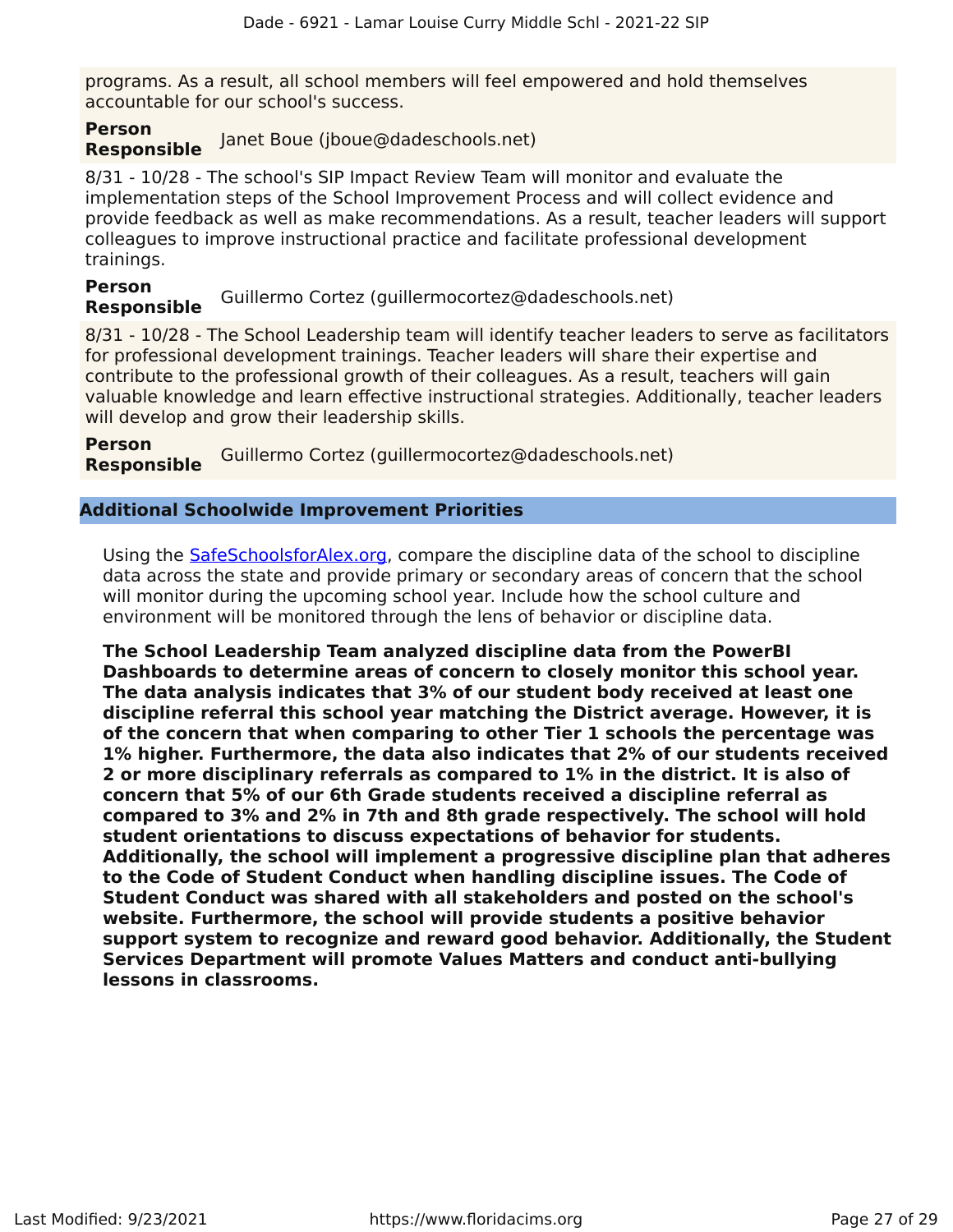#### **Part IV: Positive Culture & Environment**

<span id="page-27-0"></span>A positive school culture and environment reflects: a supportive and fulfilling environment, learning conditions that meet the needs of all students, people who are sure of their roles and relationships in student learning, and a culture that values trust, respect and high expectations. Consulting with various stakeholder groups to employ school improvement strategies that impact the positive school culture and environment are critical. Stakeholder groups more proximal to the school include teachers, students, and families of students, volunteers, and school board members. Broad stakeholder groups include early childhood providers, community colleges and universities, social services, and business partners.

Stakeholders play a key role in school performance and addressing equity. Consulting various stakeholder groups is critical in formulating a statement of vision, mission, values, goals, and employing school improvement strategies.

#### **Describe how the school addresses building a positive school culture and environment.**

One of our main priorities at Lamar Louise Curry Middle is to build a positive school culture and environment. The school accomplishes this goal by implementing various strategies. For instance, the school provides all stakeholders the opportunity to be part of the School Improvement Process throughout the school year. Stakeholders can share feedback for the School Improvement Process during faculty meetings, EESAC meetings, and departmental meetings. Additionally, the School Leadership Team strongly believes in maintaining an opendoor policy with its stakeholders for effective communication. The School Leadership Team fosters a culture of collaboration and collegiality for teachers to share best practices and build instructional capacity. The school sets high expectations for its students both academically and for discipline. Students participate in grade level assemblies with the School Leadership Team to discuss expectations and goals for the school year. Furthermore, the Student Services Department conducts parent workshops on a monthly basis to support learning at home and assist parents to become more knowledgeable. Our Restorative Justice Coordinator shares weekly RJP activities which fosters strong connections between students and staff. Furthermore, school counselors post messages and resources on the school's "Cubs Corner" Team to promote positive relationships and develop students' social skills which all students have access to. These are some of the actions that have assisted us in surpassing expectations for school culture.

#### **Identify the stakeholders and their role in promoting a positive culture and environment at the school.**

The stakeholders involved in promoting a positive school culture and environment at the school include the Principal, Assistant Principals, Curriculum Council, Student Services Department, EESAC, teacher leaders, and PTSA. The Principal sets the tone and establishes the mission and vision for the school. The Assistant Principals support the Principal to ensure that the mission and visions is being carried out. The Curriculum Council facilitates collaboration and collegiality with members from their department. The Student Services Department host parent workshops to support learning at home and implements Social and Emotional learning for students. EESAC plays an important role in the shared leadership and decision-making process at the school. Teacher leaders play a pivotal role in mentoring and